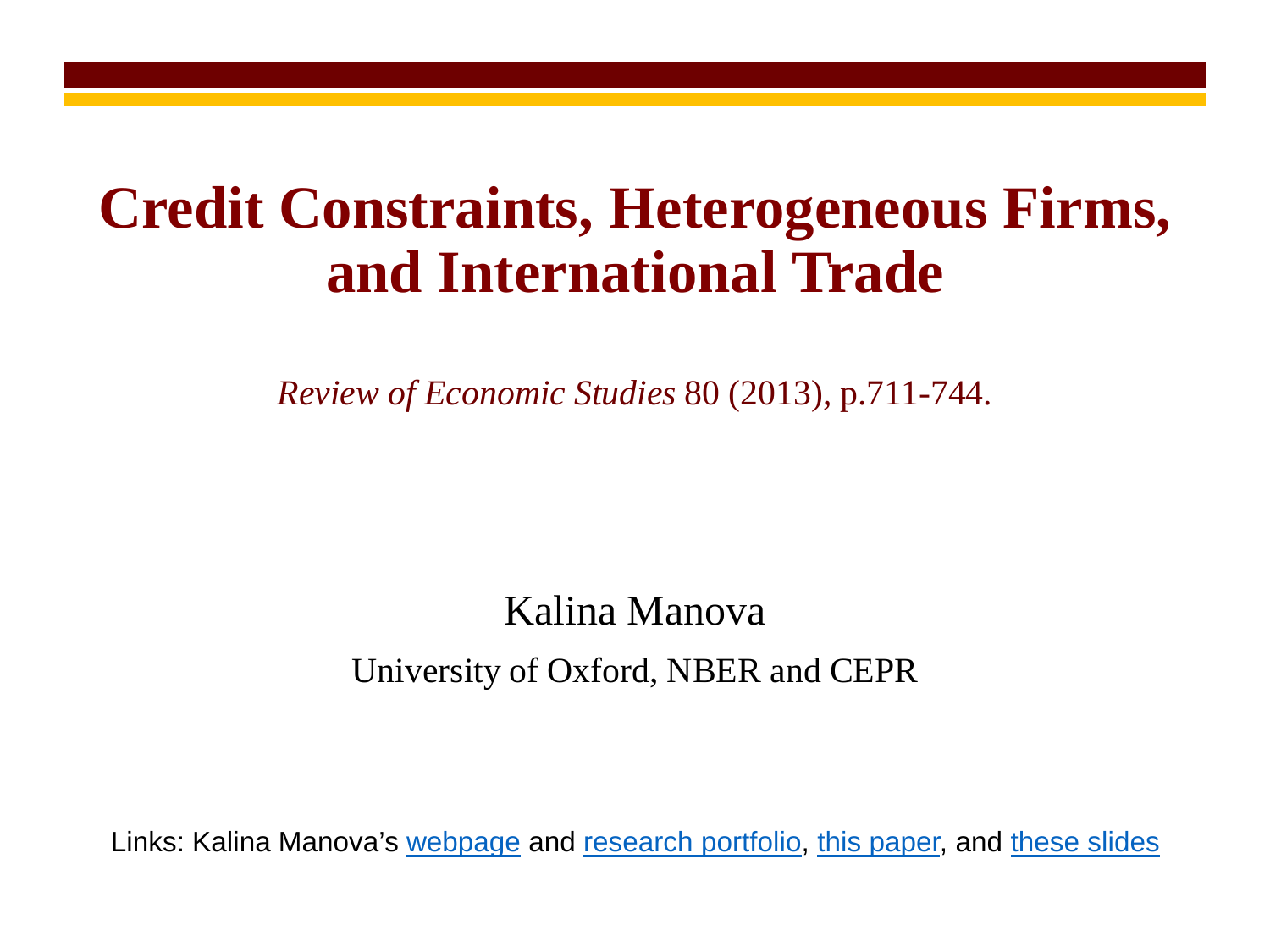### **Motivation**

- International trade models traditionally assume that resources are perfectly and instantaneously allocated in an economy
	- Comparative advantage based on cross-country differences in factor endowments and productivity leaves many trade patterns unexplained
- An important recent advance in the trade literature is the study of different market and institutional frictions
	- Rule of law, labor market rigidities, financial market imperfections
	- Motivated by results in the development, growth and finance literatures on the disruptive effects of financial constraints
- Growing evidence that credit conditions have a first-order effect on international trade and investment activity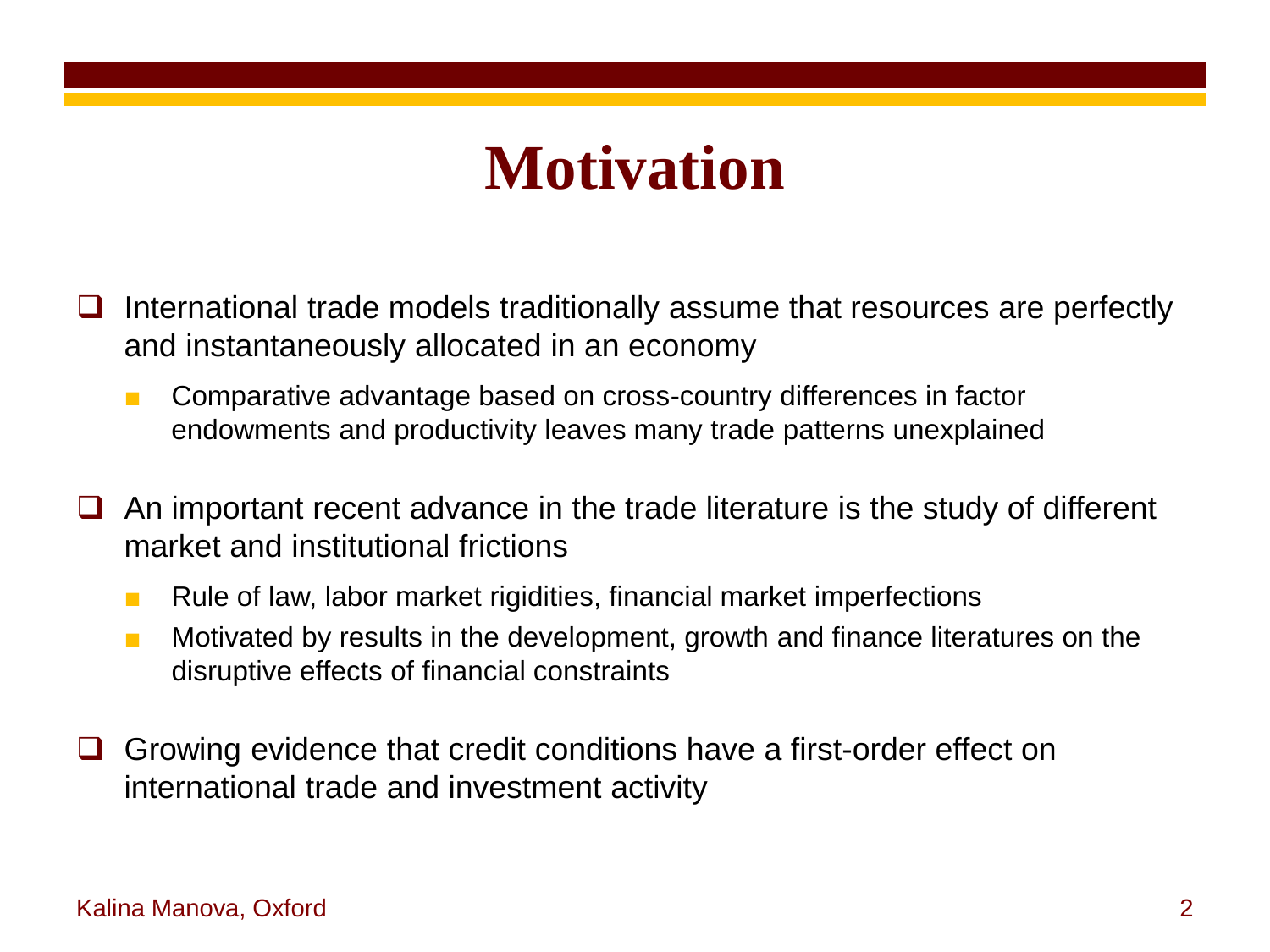## **This Paper**

- $\Box$  Provide an integrated model of international trade with firm heterogeneity and financial market imperfections
	- Financial development is an important source of comparative advantage
	- Credit constraints interact with firm heterogeneity and reinforce the selection of only the most productive firms into exporting
- Empirical evidence and decomposition of the disruptive effects of credit constraints on trade
	- Establish causality by exploiting the variation in financial development across countries and in financial vulnerability across sectors
	- 80% of the impact of credit constraints on trade is above and beyond that on overall production
	- 1/3 of the trade-specific effect is due to less entry into exporting and 2/3 due to lower firm-level exports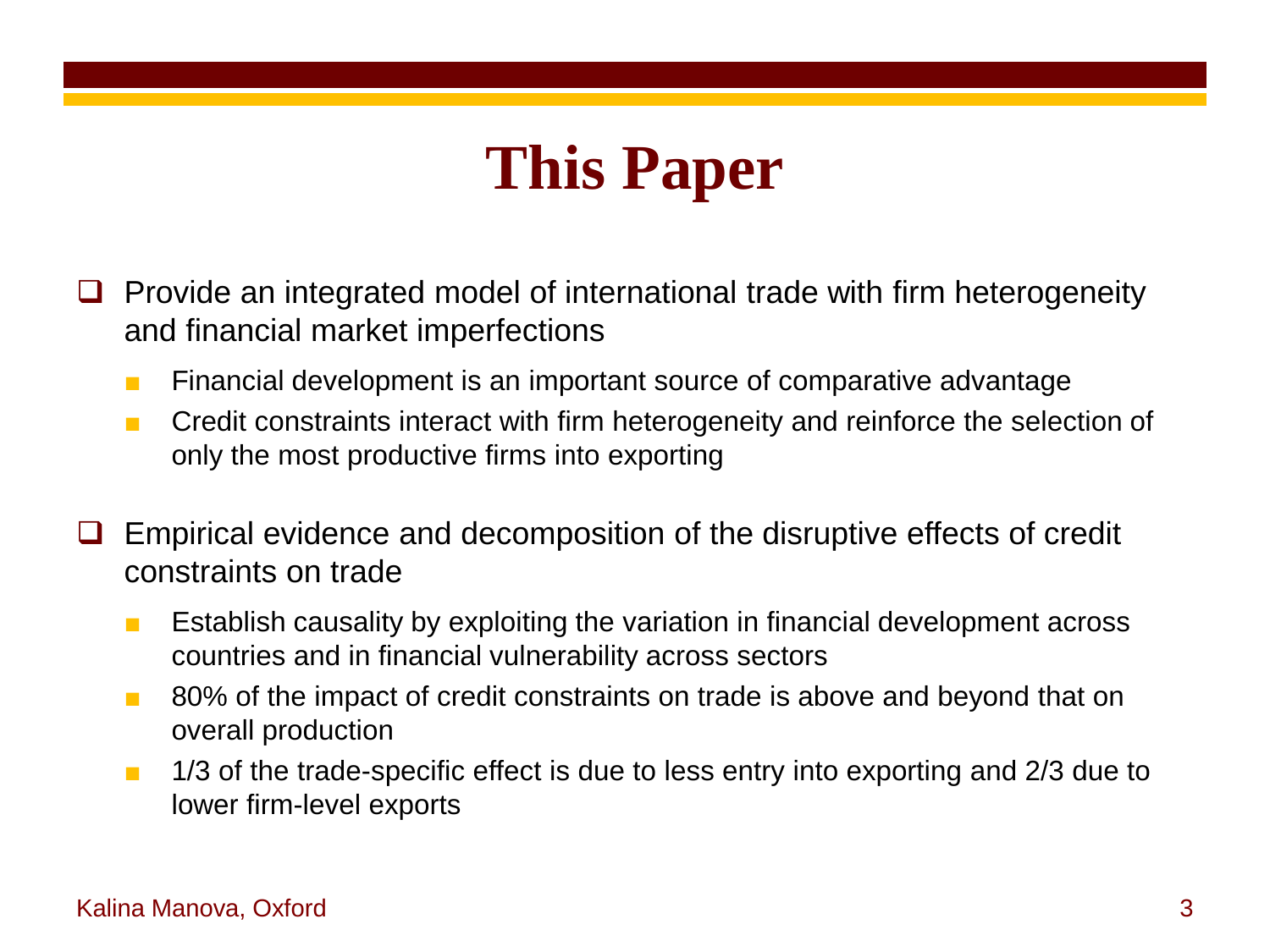### **Exports and Countries' Financial Development**

□ Financially more advanced countries export more in the average sector and destination (correlation coefficient 0*.*66)

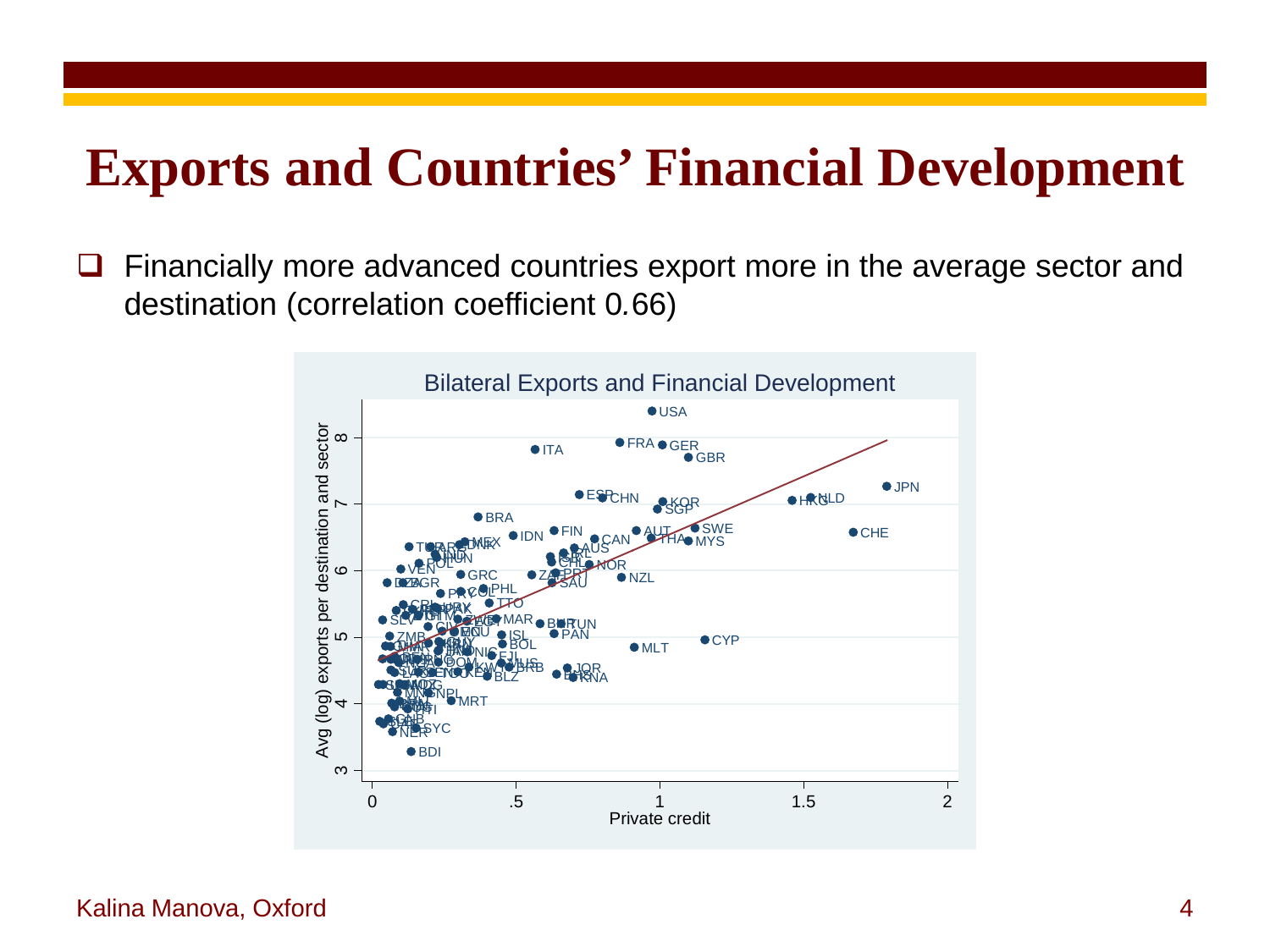### **Exports and Sectors' Financial Vulnerability**

 $\Box$  Financially advanced country (Italy) sells more than financially less developed country (Argentina), especially in financially more vulnerable industries

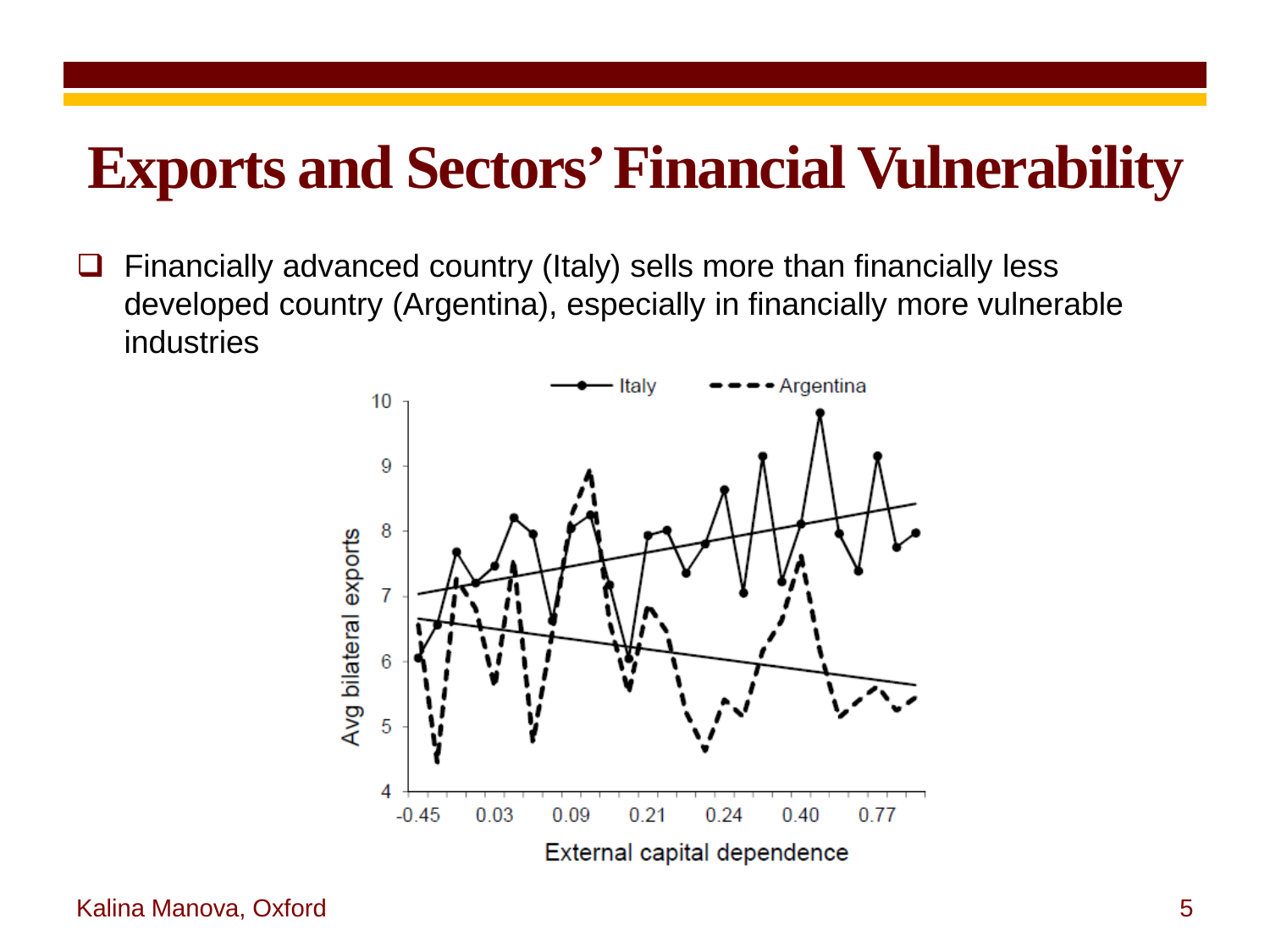# **Policy Implications**

Exporters depend more on external financing than domestic producers

- Trade flows more sensitive than GDP to credit tightening during financial crises
- $\Box$  Important policy implications for developing countries that typically rely on trade for growth but suffer from weak financial institutions
- Under inefficient allocation of financial capital, the presence of heterogeneous firms can affect the welfare gains from trade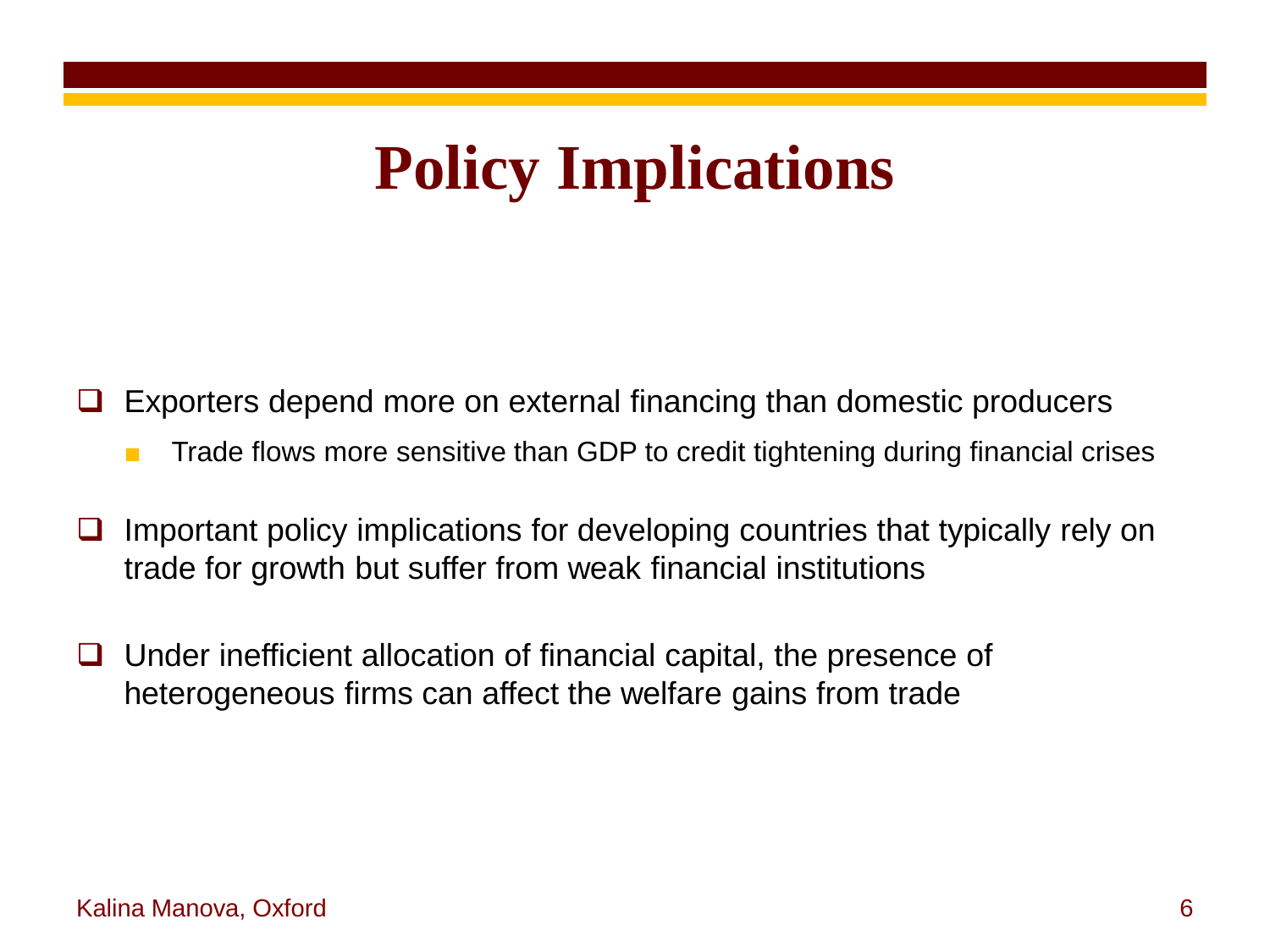## **Why Exporters Require External Finance**

- $\Box$  Firms routinely rely on external capital to cover upfront costs that cannot be financed out of retained earnings or cash flows from operations
- Exporting even more dependent on external finance than manufacturing for the home country
	- Additional upfront costs specific to export activities
	- Cross-border shipments take 30-90 days longer to process
	- International transactions are riskier
- $\Box$  Very active market for the financing and insurance of international transactions, worth \$10-\$12 trillion in 2008
	- 90% of world trade relies on some form of trade finance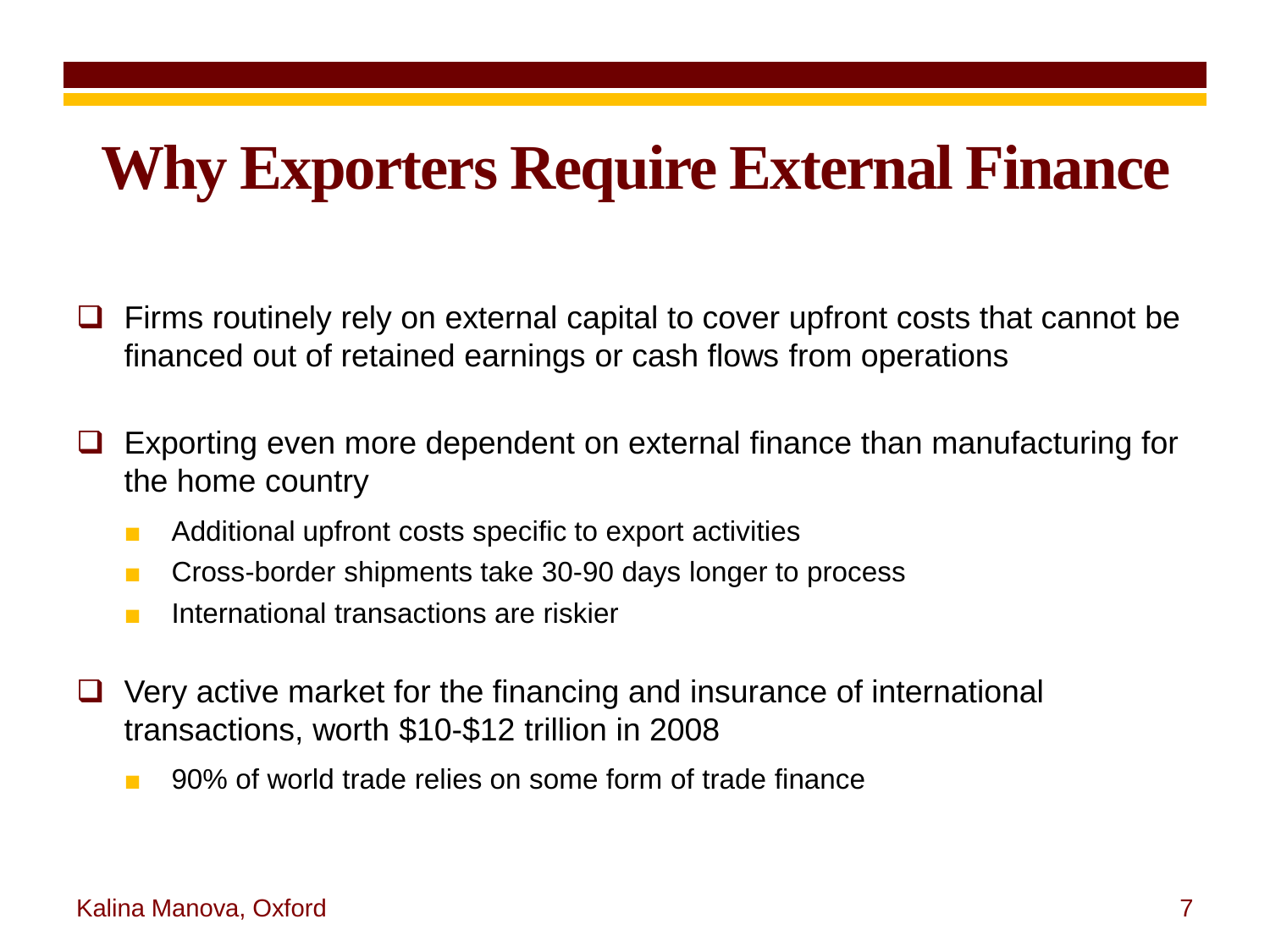### **Outline**

### 1. Introduction and motivation

### **2. Theoretical framework**

- 3. Data and empirical strategy
- 4. Results
- 5. Conclusion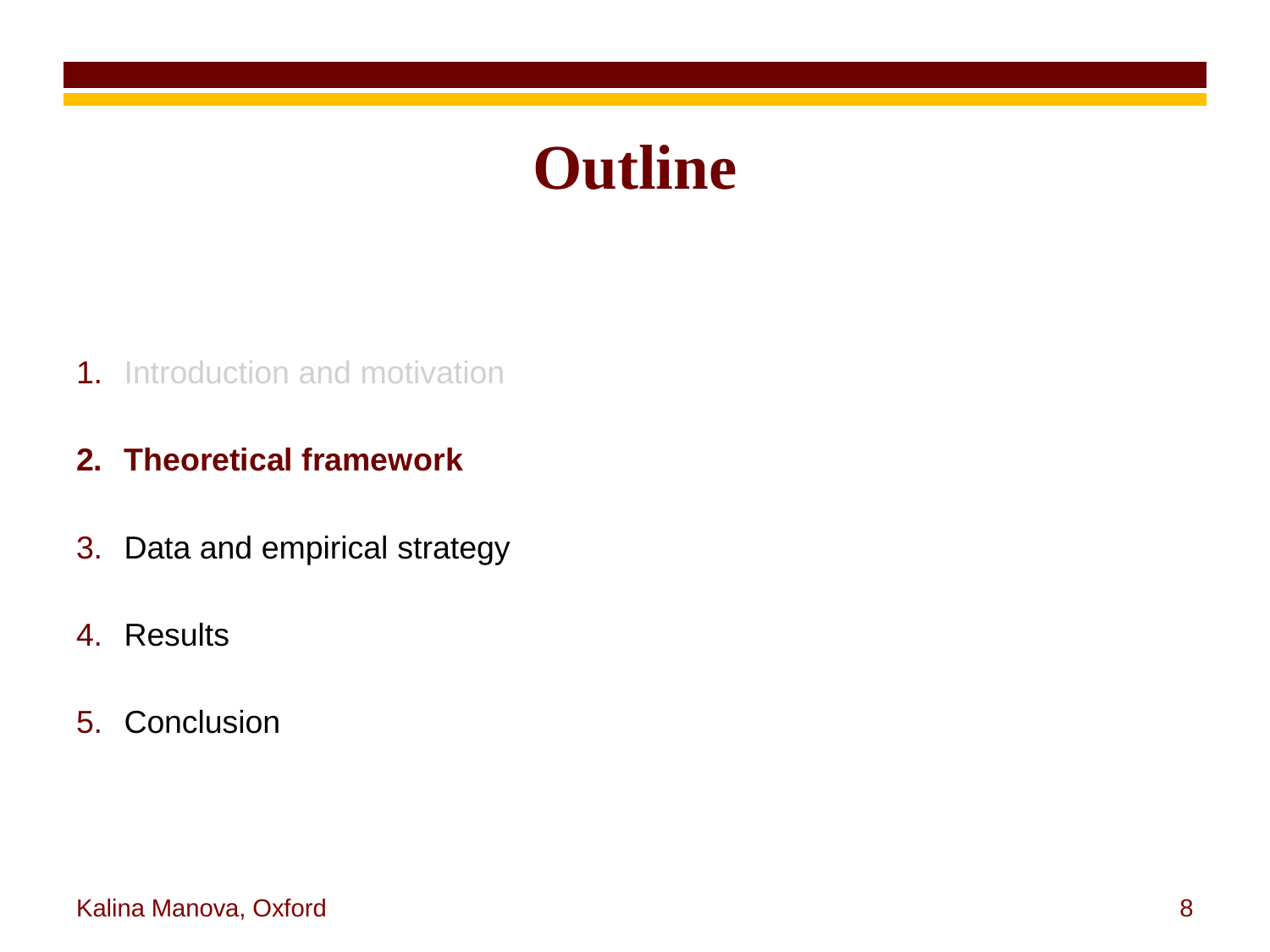## **Model Overview**

- $\Box$  Exporters pledge collateral to raise required external capital, but financial contracts are not always enforced
	- More productive firms are less credit constrained because they can offer investors higher repayment when contracts are enforced

### Key implications

- Financial frictions reinforce the selection of only the most productive firms into exporting and preclude potentially profitable firms from exporting
- If firms require external finance for both fixed and variable costs, credit constraints also restrict the value of firm exports
- With repeated fixed costs of exporting at the destination-product level, credit constraints limit firms' export product scope and number of destinations
- Bigger distortions in financially more dependent sectors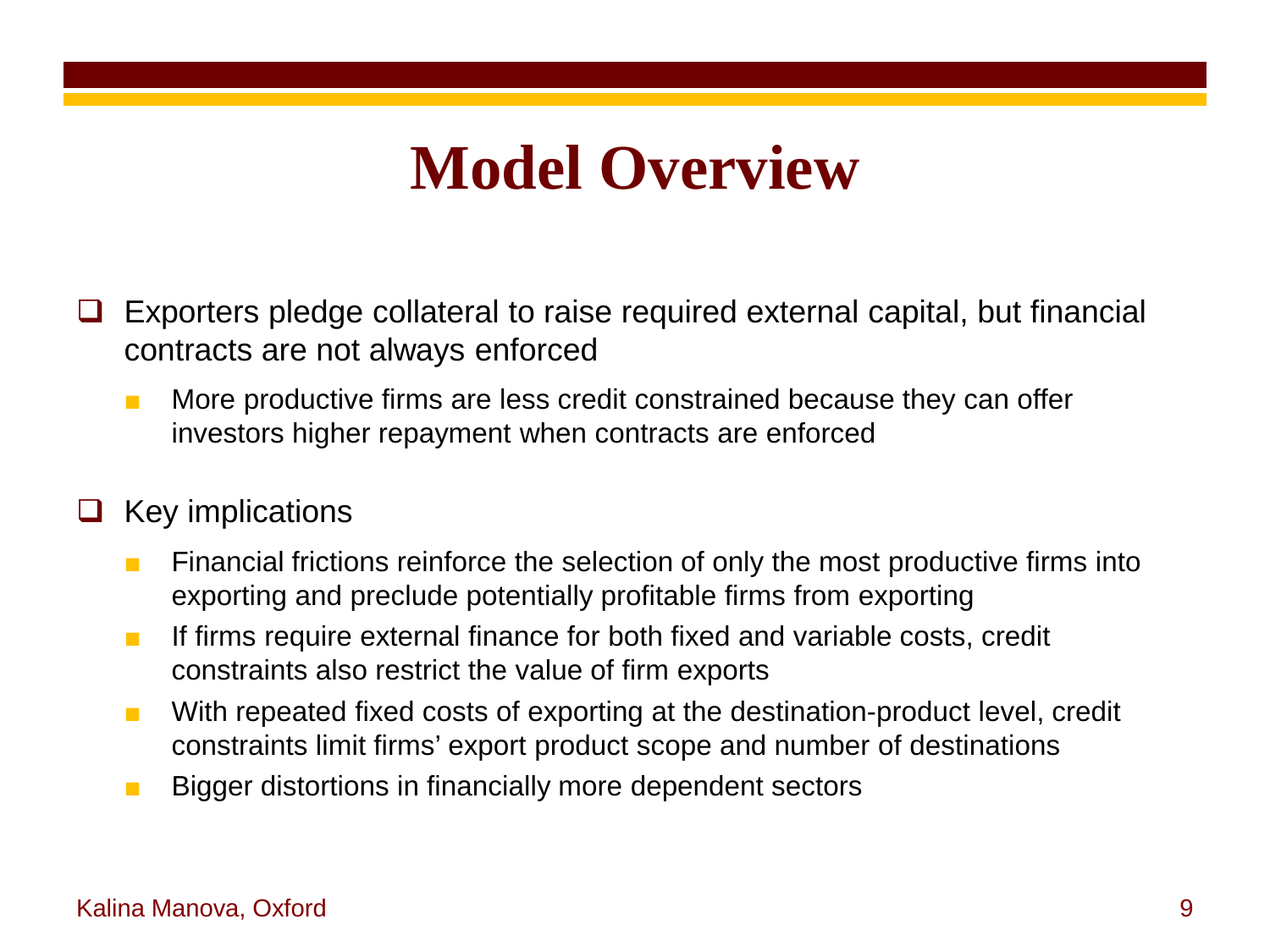# **Model Set-Up**

- A continuum of heterogeneous firms produce differentiated goods in each of  *countries and*  $*S*$  *sectors* 
	- CES utility with elasticity  $\epsilon > 1$  summarizes consumers' love of variety
- **Q** Production
	- **E** Firms draw productivity  $1/a$  from  $G(a)$  with support  $[a_L, a_H]$ ,  $a_H > a_L > 0$
	- $\blacksquare$   $c_{is}a$ : cost of producing 1 unit in country *j* in sector *s*
	- **Bunk entry cost**  $c_{is}f_{ej}$
	- **■** Measure  $N_{is}$  of firms in country *j* and sector *s*
- Exporting
	- $\bullet$   $c_{is}f_{ij}$ : fixed cost of exporting from *j* to *i*
	- $\mathbf{r}_{ij}$  : variable iceberg cost of exporting from j to i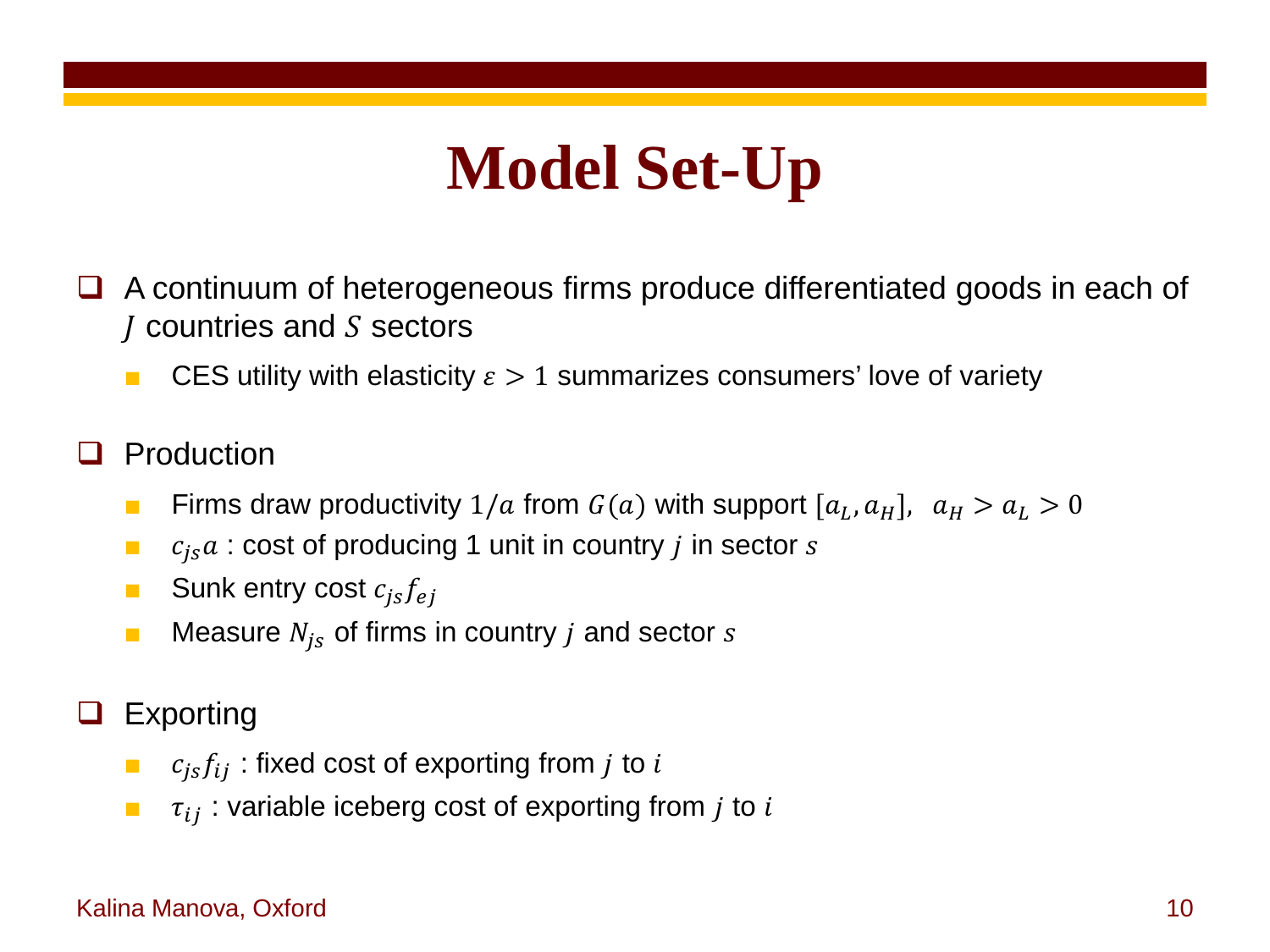## **Financing Constraints**

- Firms require external finance for a fraction  $d<sub>s</sub>$  of the fixed trade cost, which they can raise by pledging a fraction  $t_s$  of the entry cost as collateral
	- $d_s$  and  $t_s$  are technologically determined sector characteristics
- Financial contracting is imperfect and depends on countries' institutions
	- **■** With probability  $\lambda_i$  the financial contract is enforced and investors are repaid
	- With probability  $(1 \lambda_i)$  the firm defaults, investors claim collateral, and firms keep all revenues but need to replace collateral to continue operations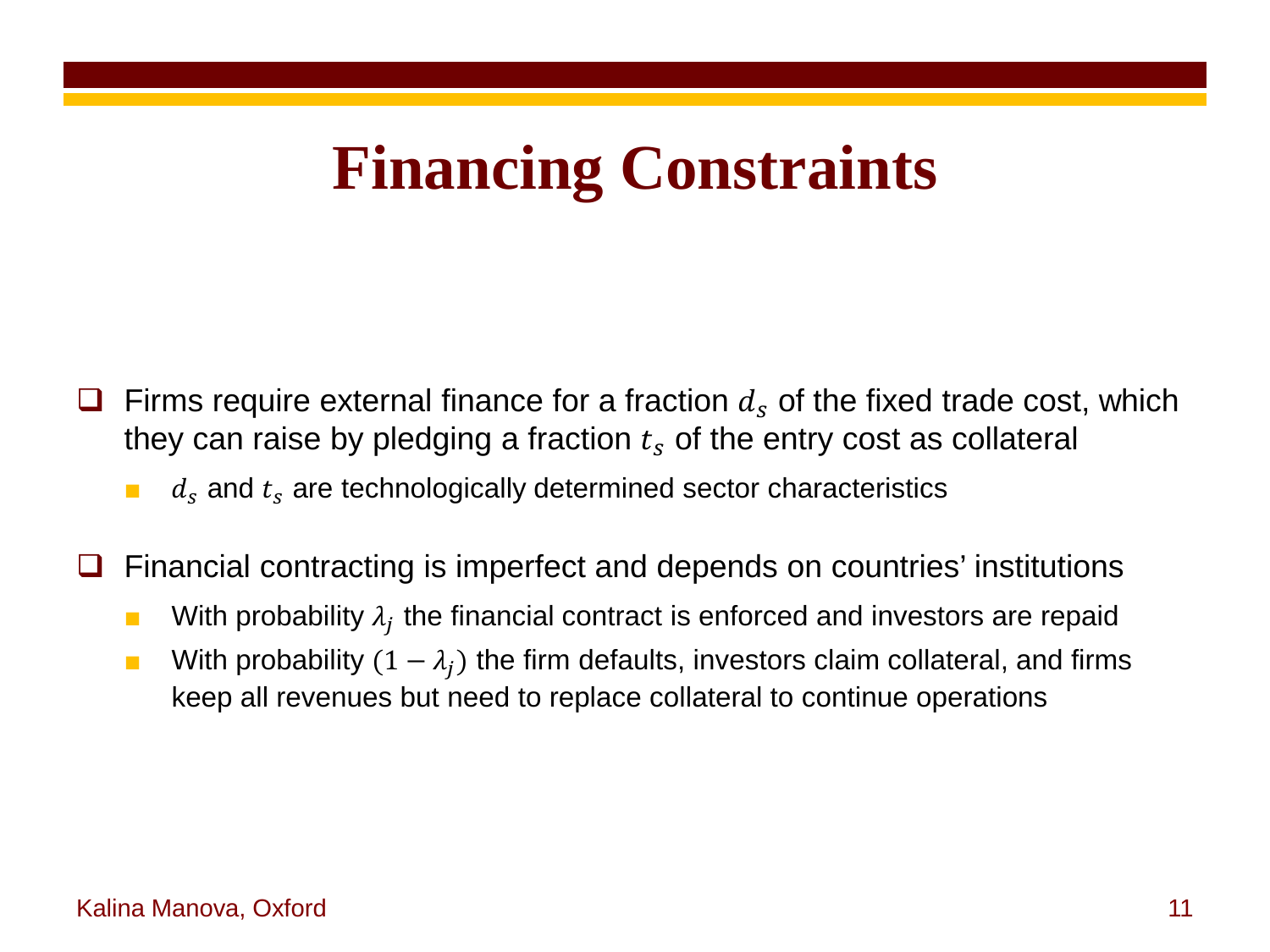### **Firm Problem**

 $\Box$  Credit constrained exporters in country *j* maximize profits for each market *i* max  $\pi_{ijs}(a) = p_{ijs}(a)q_{ijs}(a) - q_{ijs}(a)\tau_{ij}c_{js}a - (1 - d_s)c_{js}f_{ij} - \lambda_jF(a) - (1 - \lambda_j)t_s c_{js}f_e$ 

#### subject to

(1) 
$$
q_{ijs}(a) = \frac{p_{ijs}(a)^{-\varepsilon} \theta_s Y_i}{P_{is}^{1-\varepsilon}}
$$
  
\n(2)  $A_{ijs}(a) \equiv p_{ijs}(a) q_{ijs}(a) - q_{ijs}(a) \tau_{ij} c_{js} a - (1 - d_s) c_{js} f_{ij} \ge F(a)$   
\n(3)  $B_{ijs}(a) \equiv -d_s c_{js} f_{ij} + \lambda_j F(a) + (1 - \lambda_j) t_s c_{js} f_{ej} \ge 0$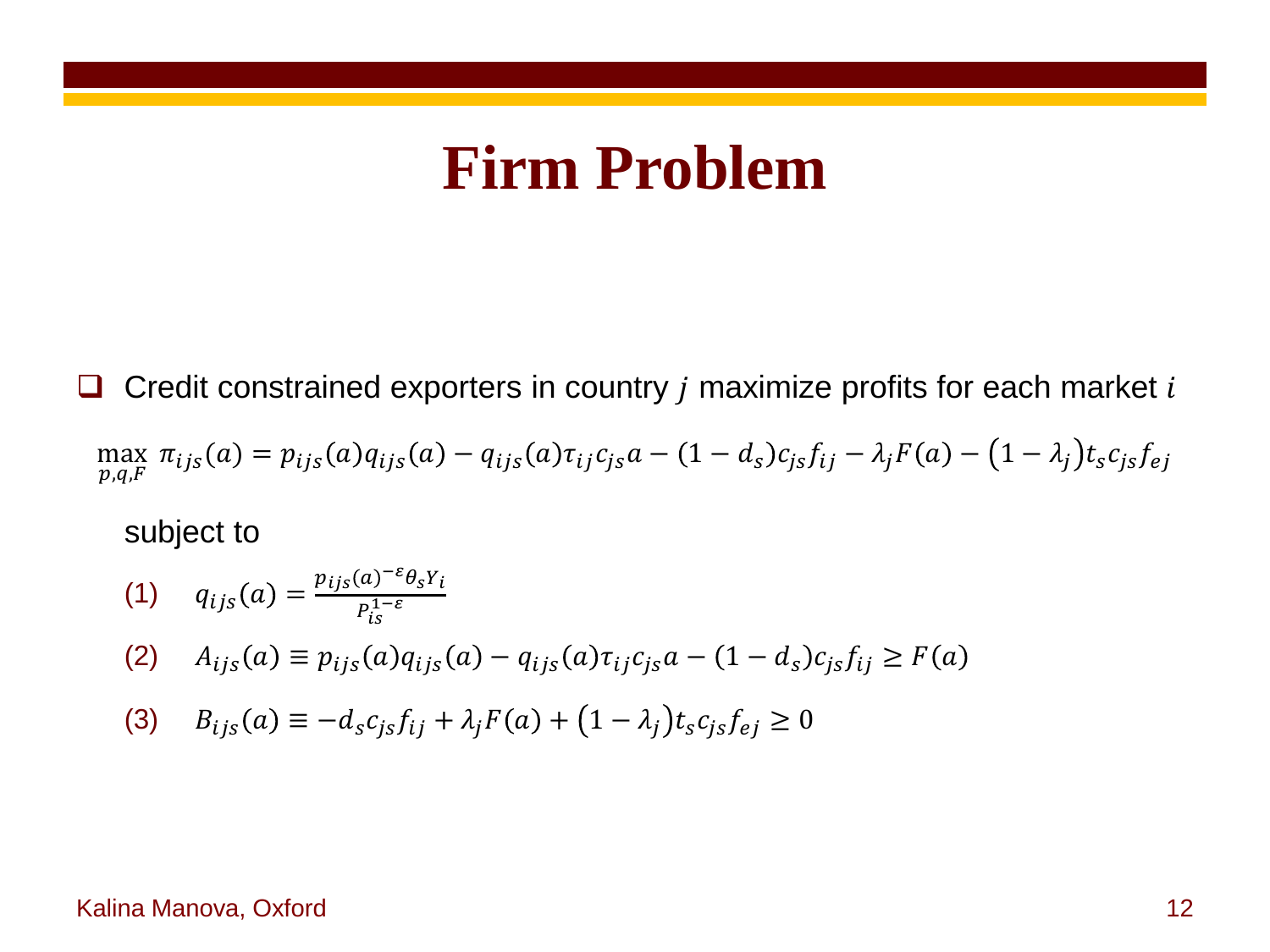### **Trade Distortion**

- Credit constraints increase the productivity cut-off for exporting  $(a^* \rightarrow a^L)$ and preclude some firms  $[1/a<sup>L</sup>, 1/a<sup>H</sup>]$  from exporting at their first-best level
	- Financial development mitigates both distortions, with a disproportionately stronger effect in financially vulnerable sectors

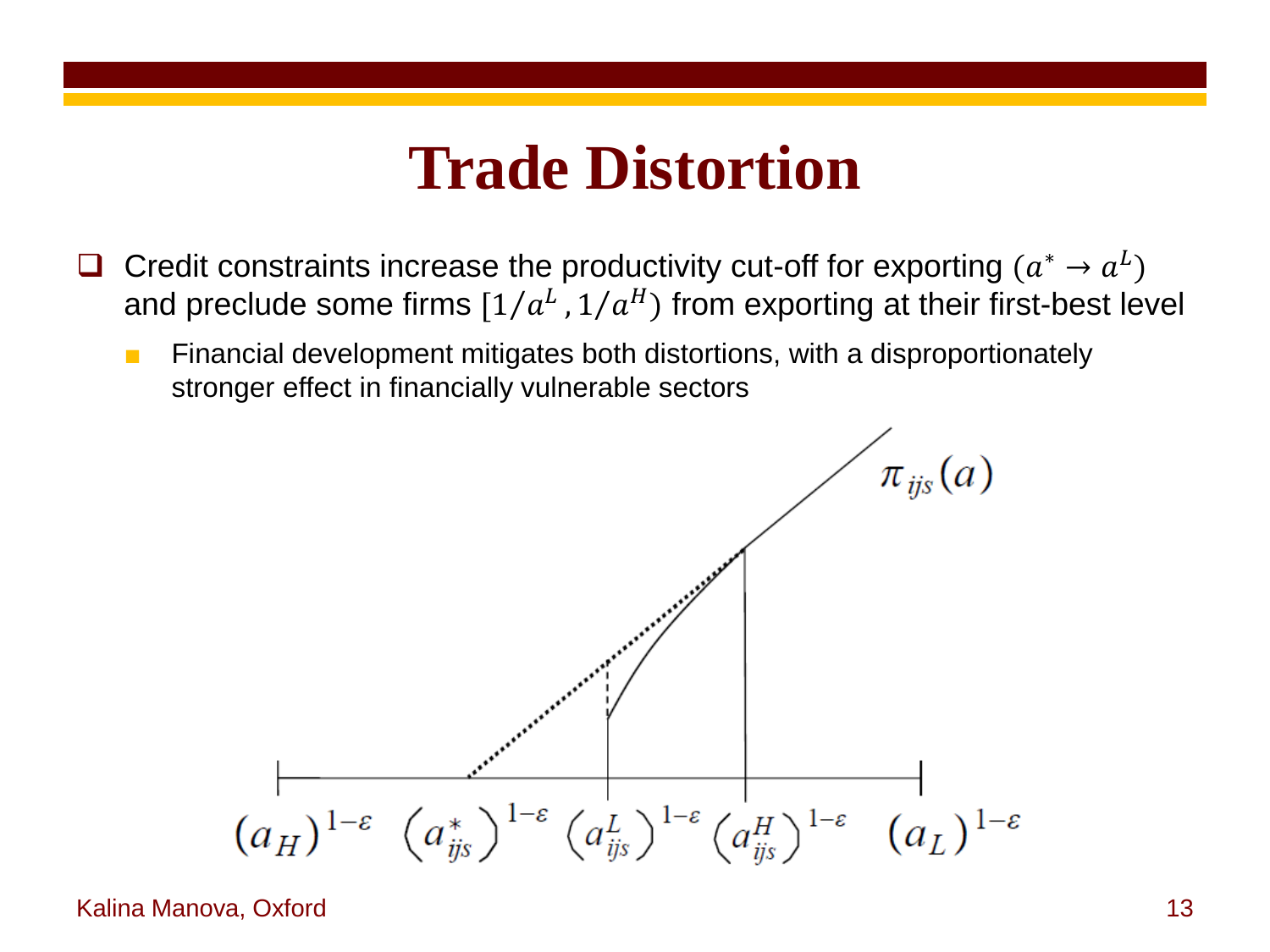### **Selection into Exporting**

- $\Box$  Country *i* is more likely to export to country *i* in a financially more vulnerable sector  $s$  if  $j$  is more financially developed
- **Q** Latent variable  $Z_{ijs}$ : *j* exports to *i* in sector *s* if  $Z_{ijs} > 1$

$$
Z_{ijs} = \left(\frac{a_{ijs}^L}{a_L}\right)^{\varepsilon - 1}
$$

Estimating equation

$$
z_{ijs} = \gamma_0 + \gamma_1 FinDevt_j \cdot ExtFin_s - \gamma_2 FinDevt_j \cdot Tang_s + (\varepsilon - 1)p_{is} - \mu d_{ij} - \kappa \varphi_{ij} + \phi_i + \phi_j + \phi_s + \eta_{ijs}
$$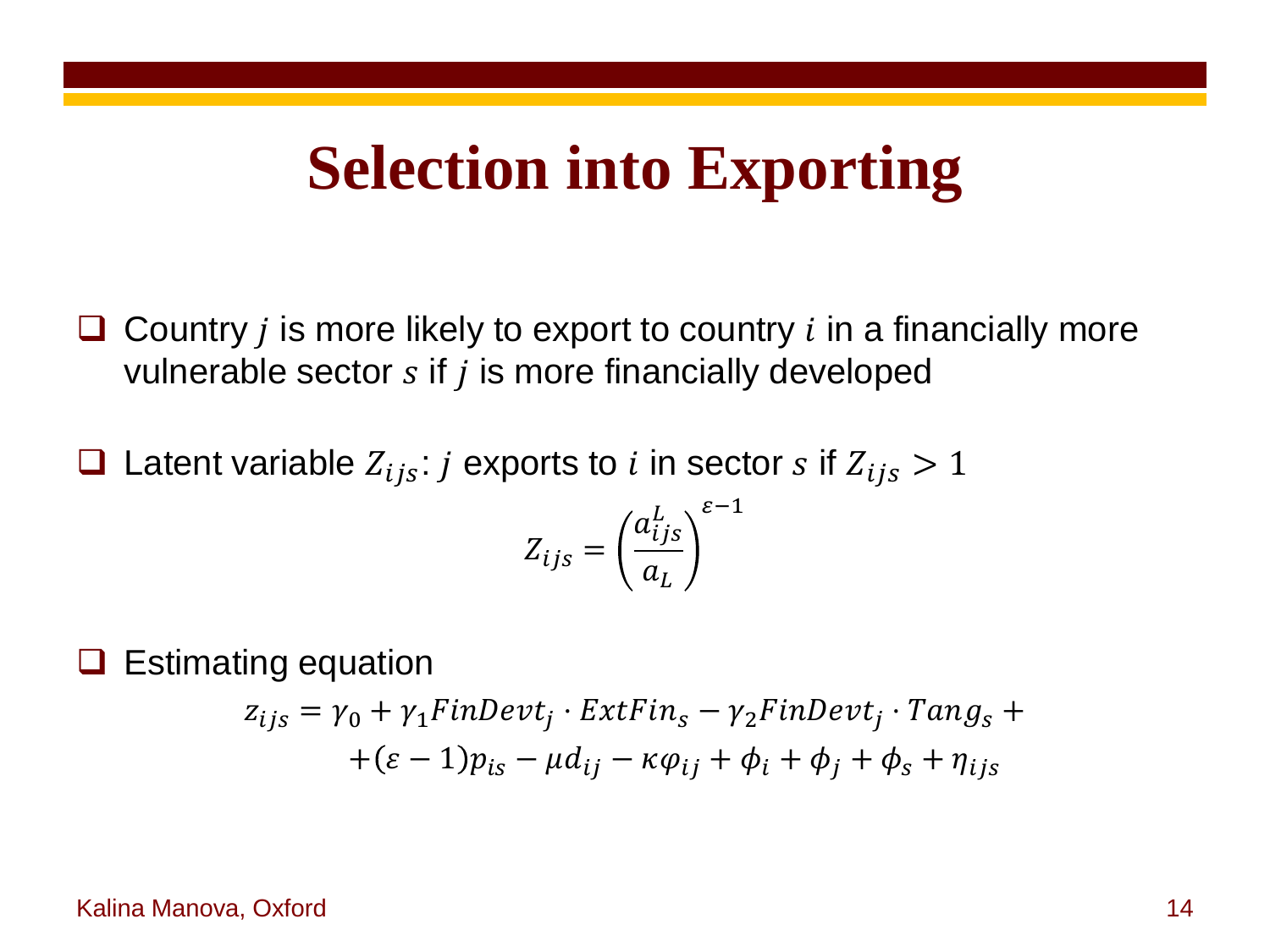## **Product Variety**

- $\Box$  Country *i* exports a wider range of products to country *i* in a financially more vulnerable sector  $s$  if  $j$  is more financially developed
- $\Box$  Mass of firms exporting from *j* to *i* in sector *s*  $X_{ijs} = N_{js}G(a_{i,j}^L)$ 
	- Estimating equation  $x_{ijs} = \xi_0 + \xi_1$ FinDevt<sub>i</sub> · ExtFin<sub>s</sub>  $-\xi_2$ FinDevt<sub>i</sub> · Tang<sub>s</sub> +  $+\xi_3 n_{is} + \xi_4 p_{is} - \xi_5 d_{ij} - \xi_6 \varphi_{ij} + \xi_i + \xi_j + \xi_s + \iota_{ijs}$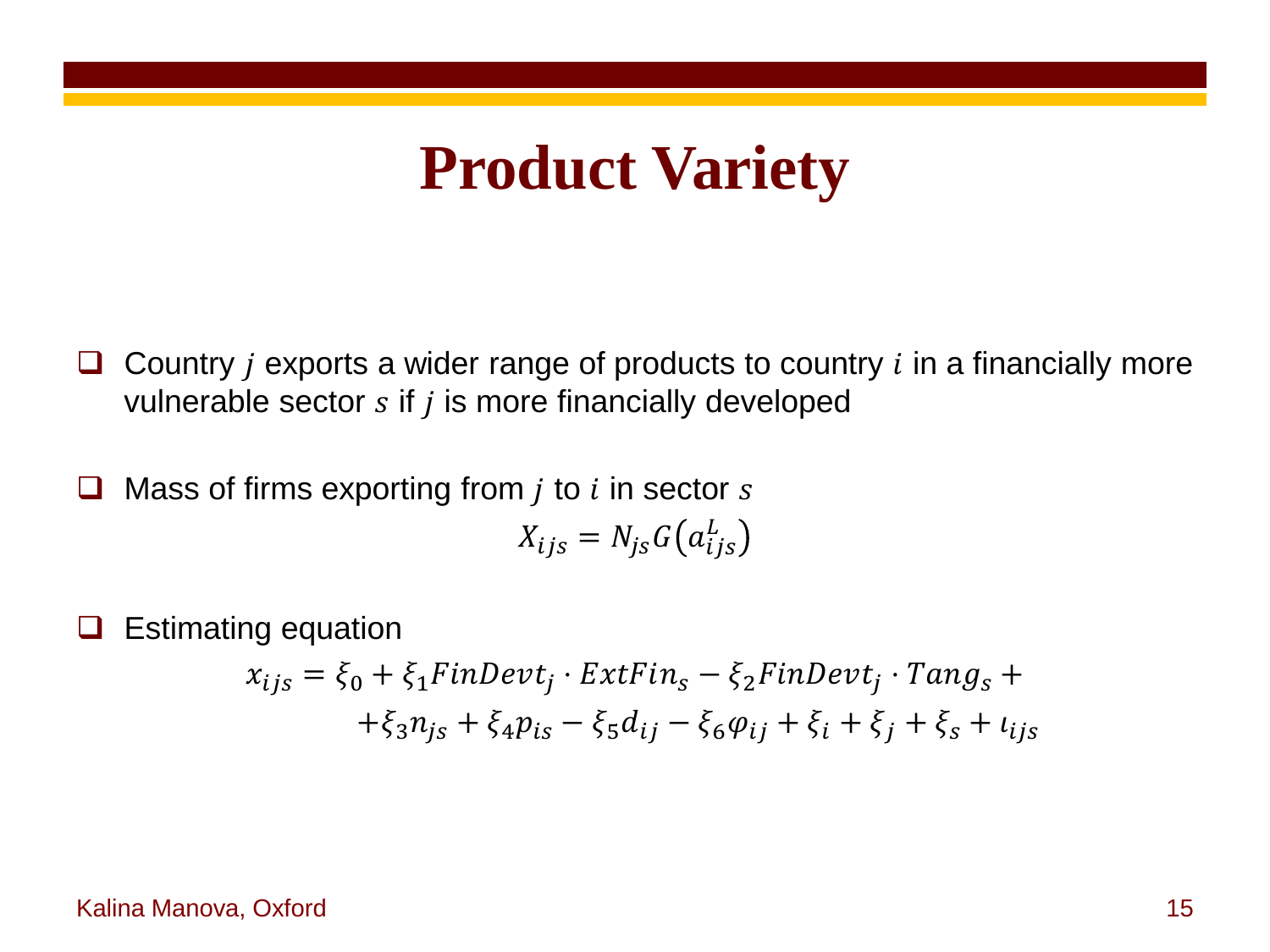### **Trade Partners**

- Country *i* exports to more destinations in a financially more vulnerable sector  $s$  if  $j$  is more financially developed
	- Firms require outside capital for all their cross-border operations, and use limited financial resources to maximize total profits from global sales
	- Firms observe a pecking order of export destinations, and financial development allows firms to go further down this pecking order
- Estimating equation

$$
I_{js} = \mu_0 + \mu_1 FinDevt_j \cdot ExtFin_s - \mu_2 FinDevt_j \cdot Tang_s + \mu_j + \mu_s + \epsilon_{js}
$$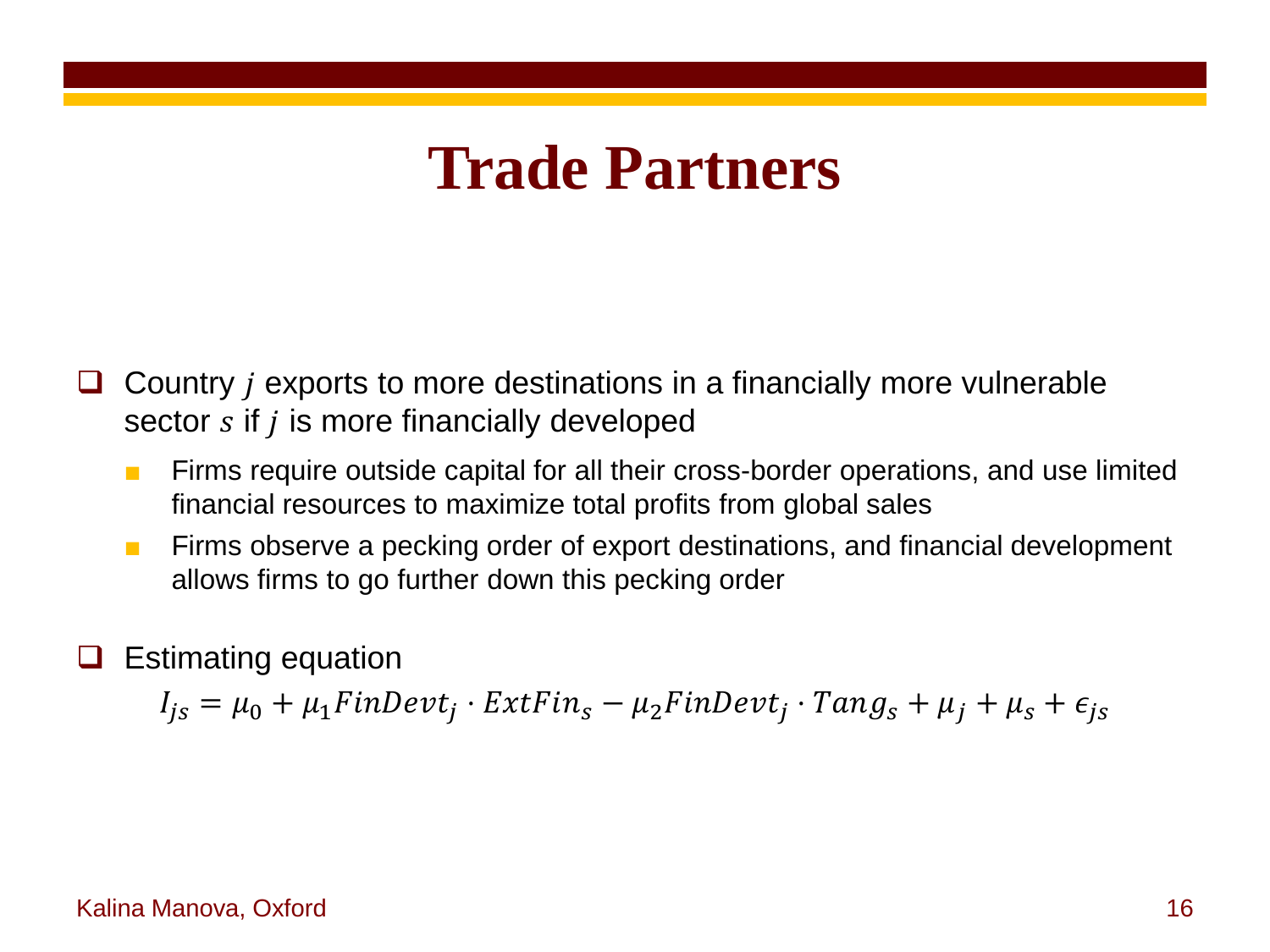### **Export Volumes**

 $\Box$  Aggregate firm-level exports from country *j* to country *i* in a financially more vulnerable sector  $s$  are higher if  $j$  is more financially developed

$$
M_{ijs} = \left(\frac{\tau_{ij}c_{js}}{aP_{is}}\right)^{1-\varepsilon} \theta_s Y_i N_{js} V_{ijs} E_{ijs}
$$
  
\n
$$
V_{ijs} = \begin{cases} \int_{a_L}^{a_{ijs}^L} a^{1-\varepsilon} dG(a) & \text{for } a_{ijs}^L \ge a_L\\ 0 & \text{otherwise} \end{cases}
$$
  
\n
$$
E_{ijs} = \begin{bmatrix} \int_{a_L}^{a_{ijs}^H} a^{1-\varepsilon} dG(a) + \int_{a_{ijs}^H}^{a_{ijs}^L} \beta_{ijs}(a) a^{1-\varepsilon} dG(a) \\ \int_{a_L}^{a_{ijs}^L} a^{1-\varepsilon} dG(a) \end{bmatrix}
$$

 $\Box$  Estimating equation

$$
m_{ijs} = \varsigma_0 + n_{js} + w_{ijs} + e_{ijs} + (\varepsilon - 1)p_{is} - \mu d_{ij} + \varsigma_j + \varsigma_i + \varsigma_s + u_{ijs}
$$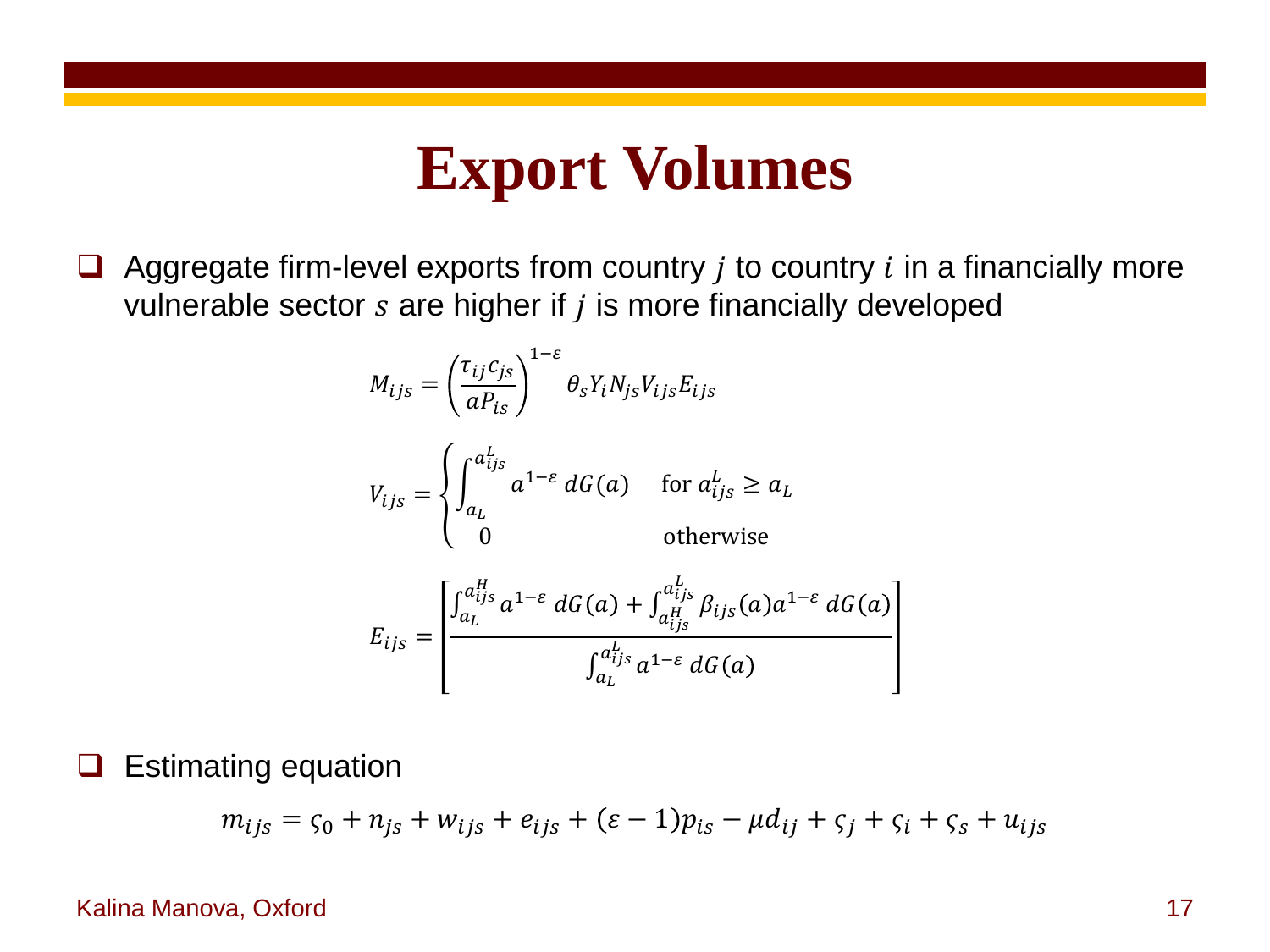### **Outline**

- 1. Introduction and motivation
- 2. Theoretical framework
- **3. Data and estimation strategy**
- 4. Results
- 5. Conclusion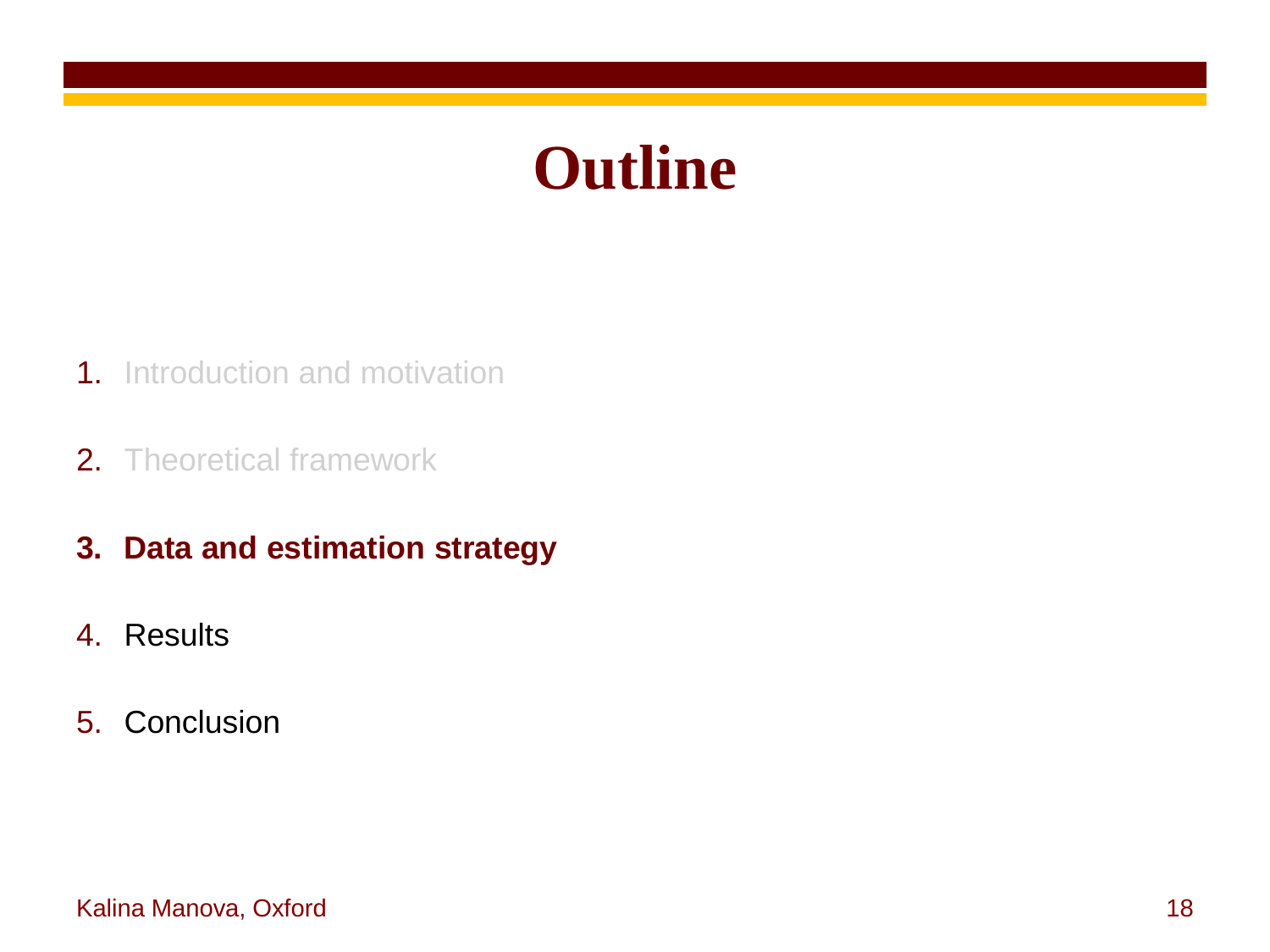

□ 107 countries, 27 sectors, 1985-1995

### **u** Financial development

- Private credit (Beck et al 2000), repudiation of contracts, accounting standards, risk of expropriation (La Porta et al 1998)
- $\Box$  Trade data
	- Bilateral exports by sector (Feenstra 2000)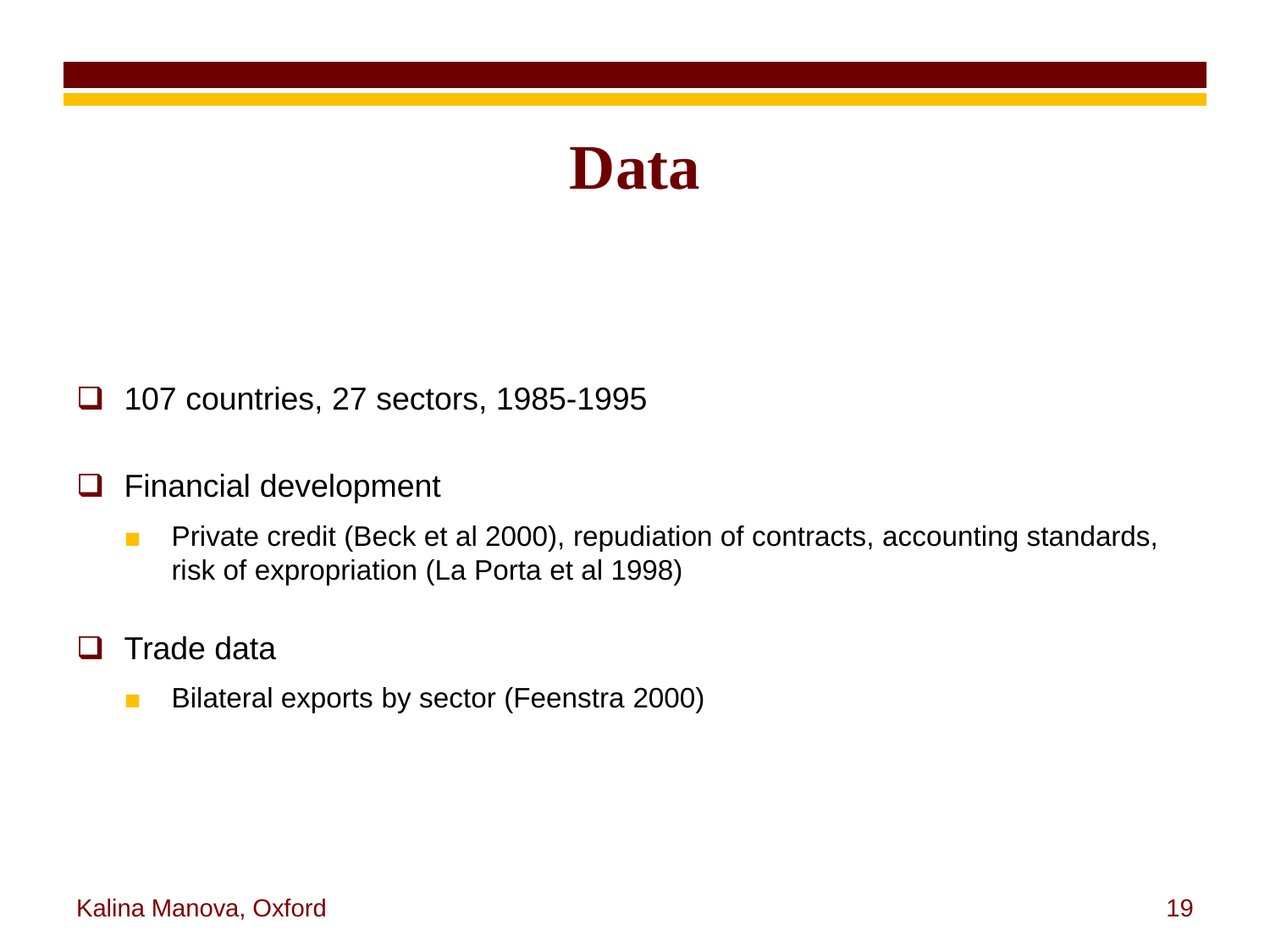## **Sectors' Financial Vulnerability**

- Two commonly used indicators of sectors' technologically determined level of financial vulnerability
	- Liquidity needs: external finance dependence
	- Availability of collateral: asset tangibility
- □ Measures constructed from data on all publicly traded US-based companies from Compustat
	- Standard practice in the literature
	- Median firm's value of 1980-1999 average across firms in a sector
	- Measures and sector ordering stable over time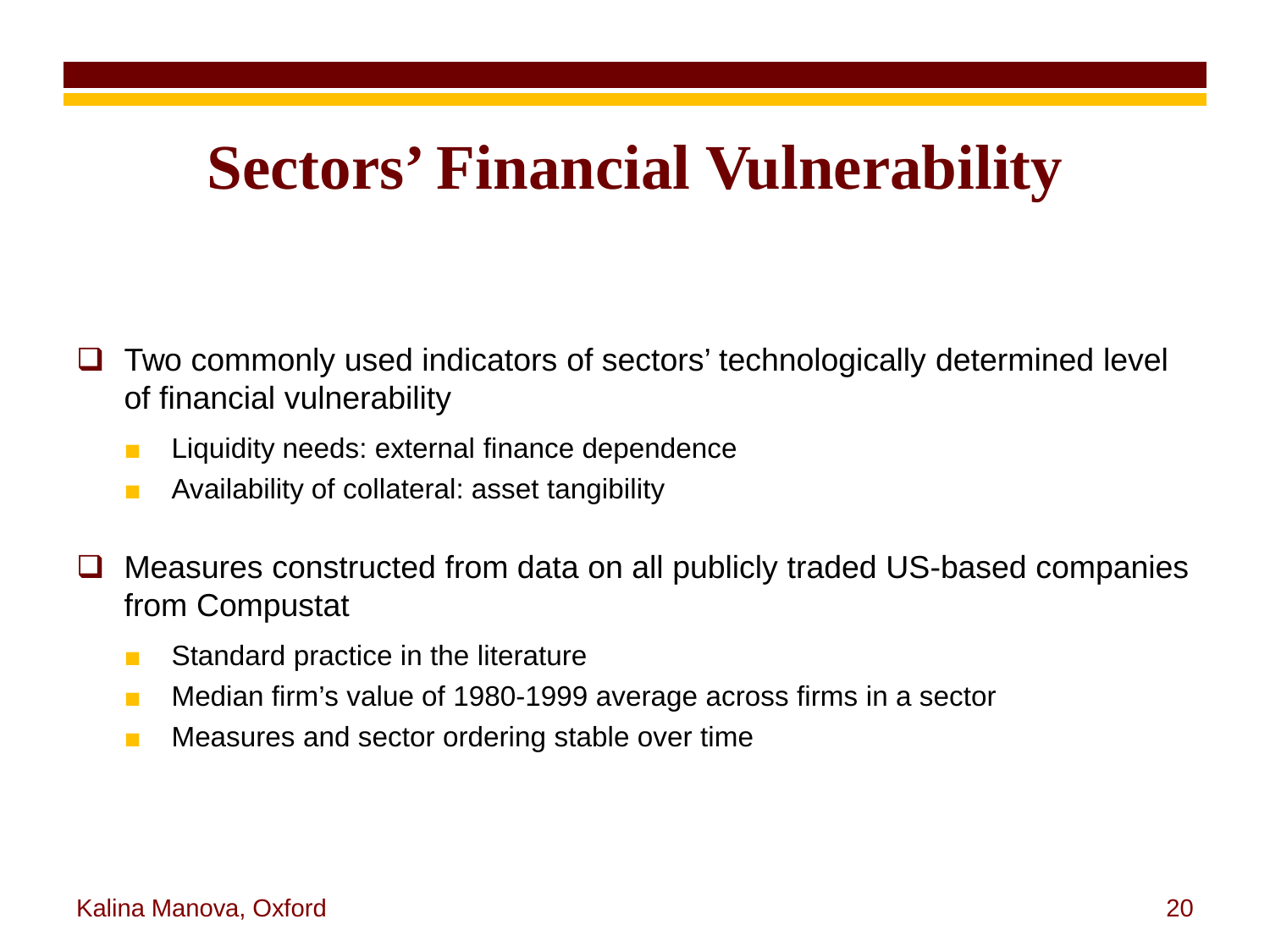## **Sectors' Financial Vulnerability**

Three advantages to constructing sector measures from US firm-level data

- 1. Sophisticated financial systems, so that the measure reflect firms' optimal choice over external financing and asset structure
- 2. Sector measures are not endogenous to countries' level of financial development (possible downward bias)
- 3. Identification requires that ranking of sectors, not levels, remain stable across countries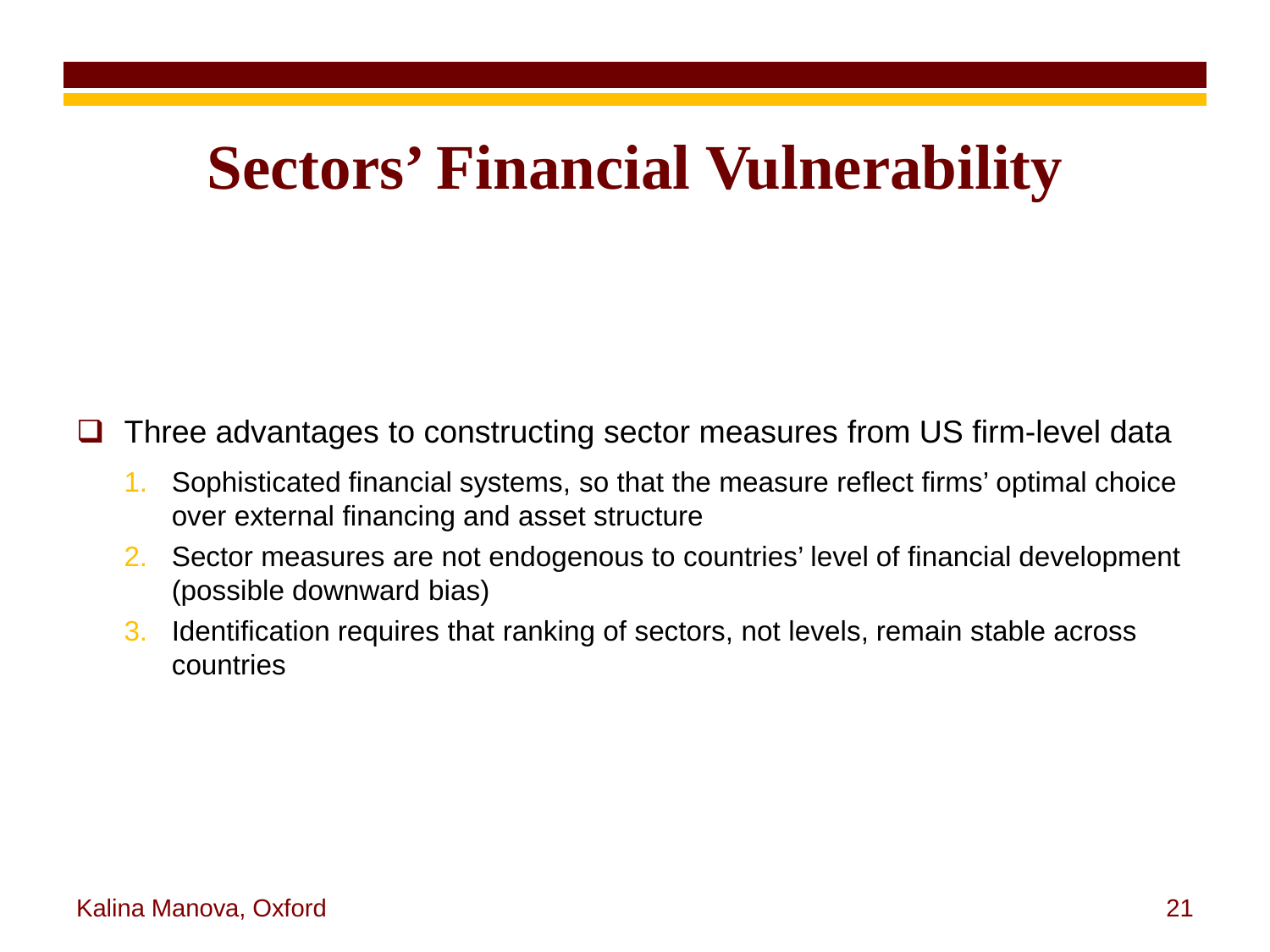### **Trade Volume Decomposition**

Decompose the effect of capital market friction on export volume

- Selection into domestic production  $n_{is}$
- **■** Selection into exporting  $w_{ijs}$
- **Firm-level exports**  $e_{ijs}$
- Estimating equation

 $m_{ijs} = \zeta_0 + n_{is} + w_{ijs} + e_{ijs} + (\varepsilon - 1)p_{is} - \mu d_{ij} + \zeta_i + \zeta_i + \zeta_s + u_{ij}$ 

- Regression without  $n_{is}$  and  $w_{ijs}$  terms estimates the overall effect
- Controlling for the number of firms  $n_{is}$  isolates the trade-specific effect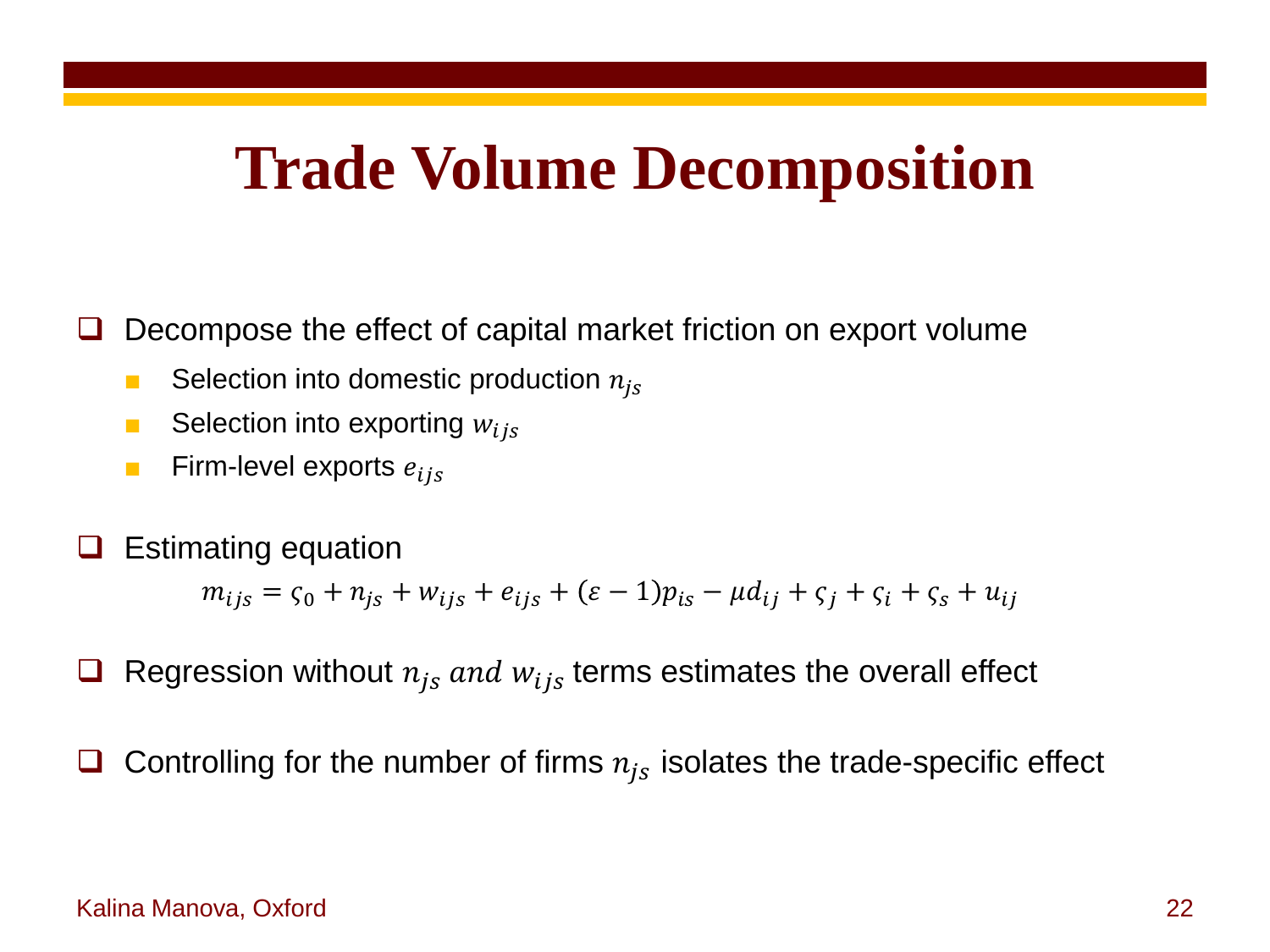# **Two Stage Estimation**

### Two challenges

- $w_{ijs}$  and  $e_{ijs}$  are not unobserved
- selection bias due to unobserved trade costs
- $\Box$  Address both challenges with a two-stage structural procedure similar to Helpman et al (2008)
	- 1. Estimate the impact of financial frictions on the probability of exporting and use the predicted probability of exporting to infer the latent variable  $z_{ijs}$ , the extensive margin term  $w_{ijs}$ , and a Heckman-style selection correction
	- 2. Include  $n_{ijs}$ , imputed  $w_{ijs}$  and Heckman correction in the regression for export volumes, so that the residual impact of financial frictions on trade reflects distortions to the intensive margin  $e_{ijs}$
- Baseline second-stage MLE assumes normality of unobserved trade costs and Pareto distribution of firm productivity (relaxed in robustness checks)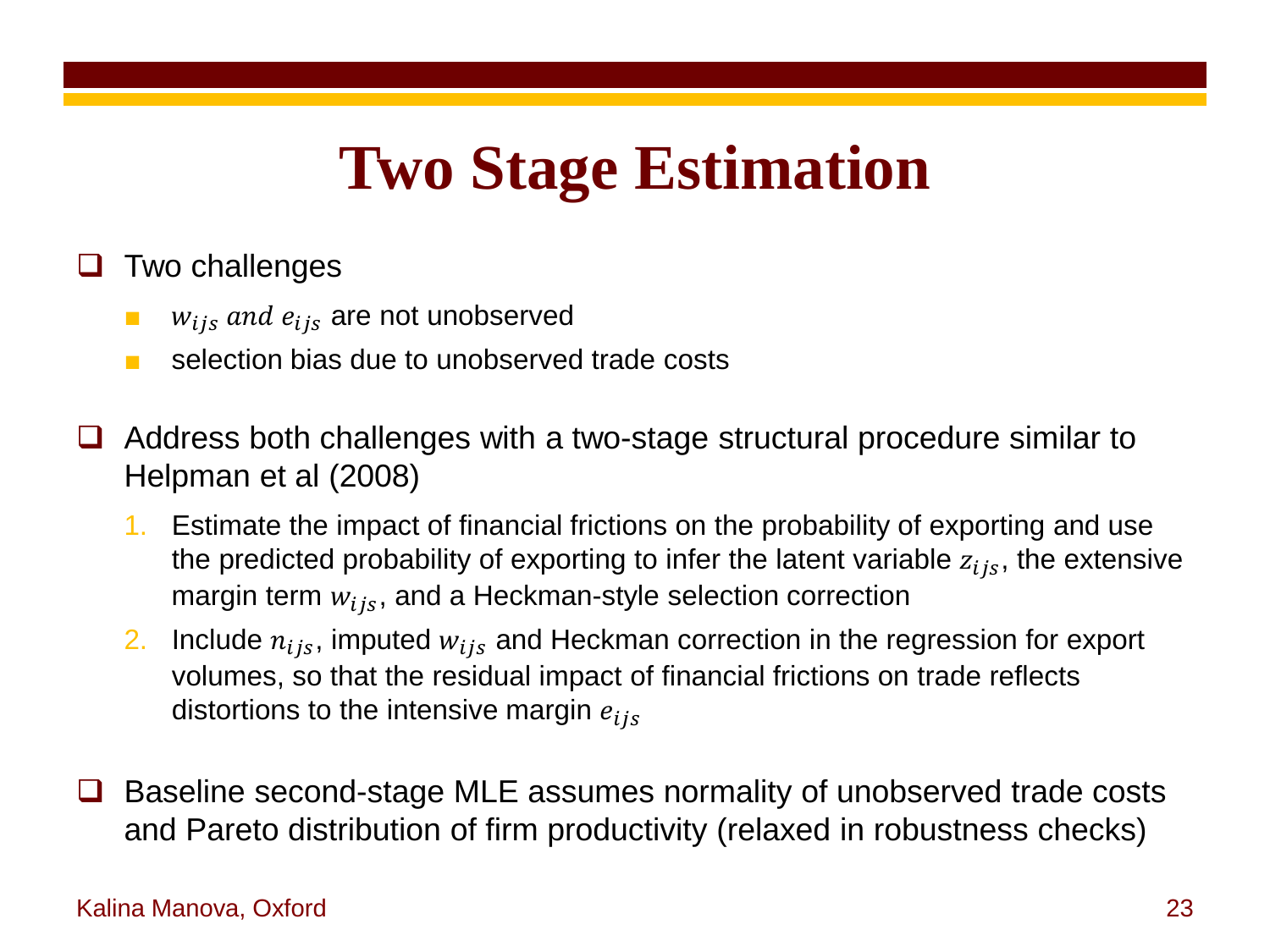### **Outline**

- 1. Introduction and motivation
- 2. Theoretical framework
- **3.** Data and estimation strategy
- **4. Results**
- 5. Conclusion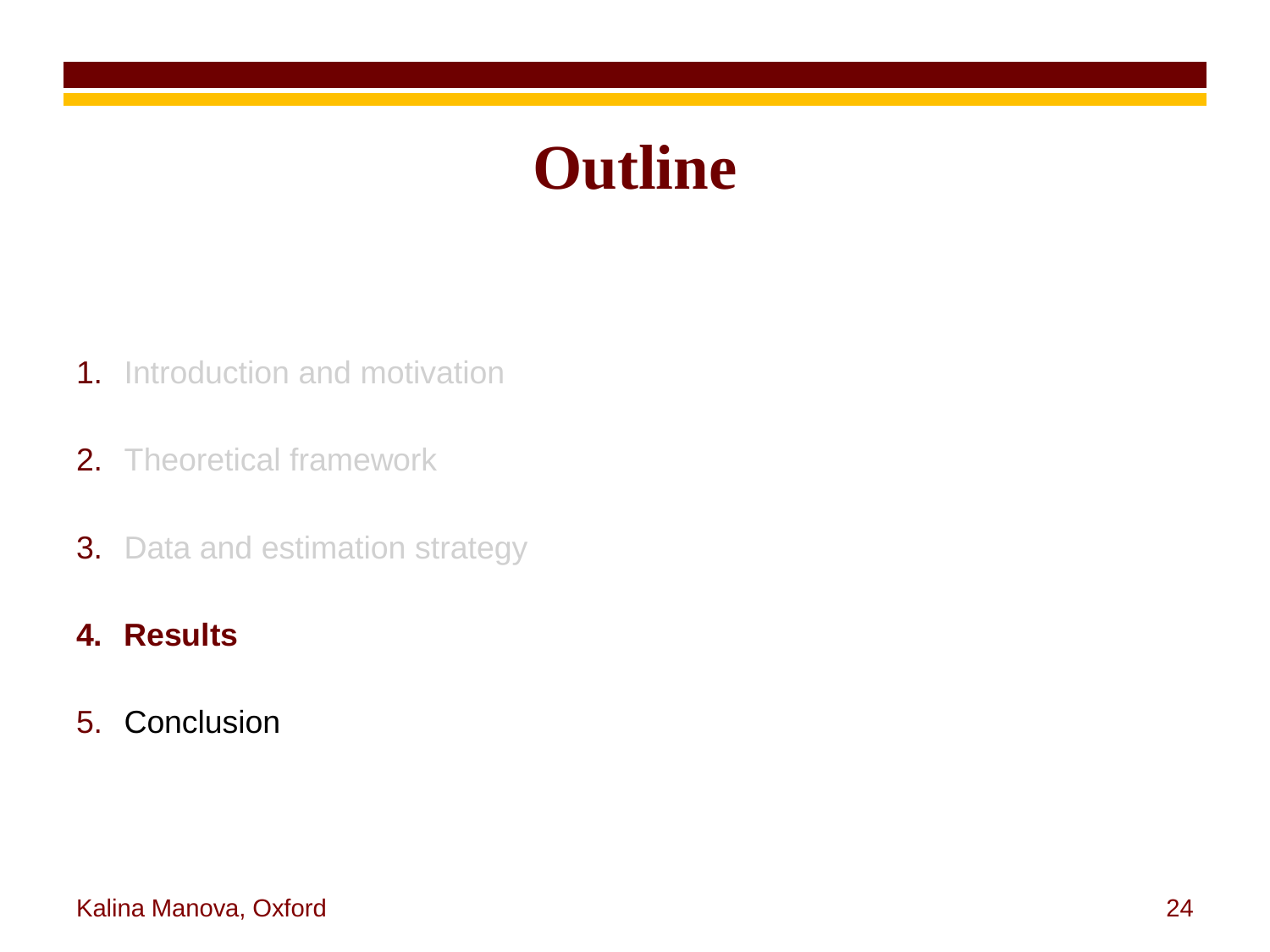### **Bilateral Exports**

Dependent variable:  $m_{ijst}$ , (log) bilateral exports by sector Financial development measure: private credit

|                               | Total effect of<br>credit constraint     | Controlling for selection<br>into domestic production |                           |  |
|-------------------------------|------------------------------------------|-------------------------------------------------------|---------------------------|--|
| Fin devt                      | 0.167<br>$(3.14)***$                     | 0.251<br>$(4.25)***$                                  | 0.022<br>(0.37)           |  |
| Fin devt $\times$ Ext fin dep | 1.752<br>$(43.29)***$                    | 1.296<br>$(28.31)***$                                 | 1.489<br>$(30.47)$ ***    |  |
| Fin devt $\times$ Tang        | $-2.624$<br>$(-24.65)***$                | $-2.130$<br>$(-16.41)***$                             | $-2.077$<br>$(-17.75)***$ |  |
| $(Log)$ # Establish           |                                          | 0.318<br>$(40.47)$ ***                                |                           |  |
| (Log) Output                  |                                          |                                                       | 0.316<br>$(18.52)***$     |  |
| Controls:                     | LGDPE, LGDPI, LDIST, Exp, Imp, Sector FE |                                                       |                           |  |
| $R^2$                         | 0.57                                     | 0.57                                                  | 0.59                      |  |
| # observations                | 861,380                                  | 621,333                                               | 703,743                   |  |
| # exp-imp clusters            | 9343                                     | 7867                                                  | 8031                      |  |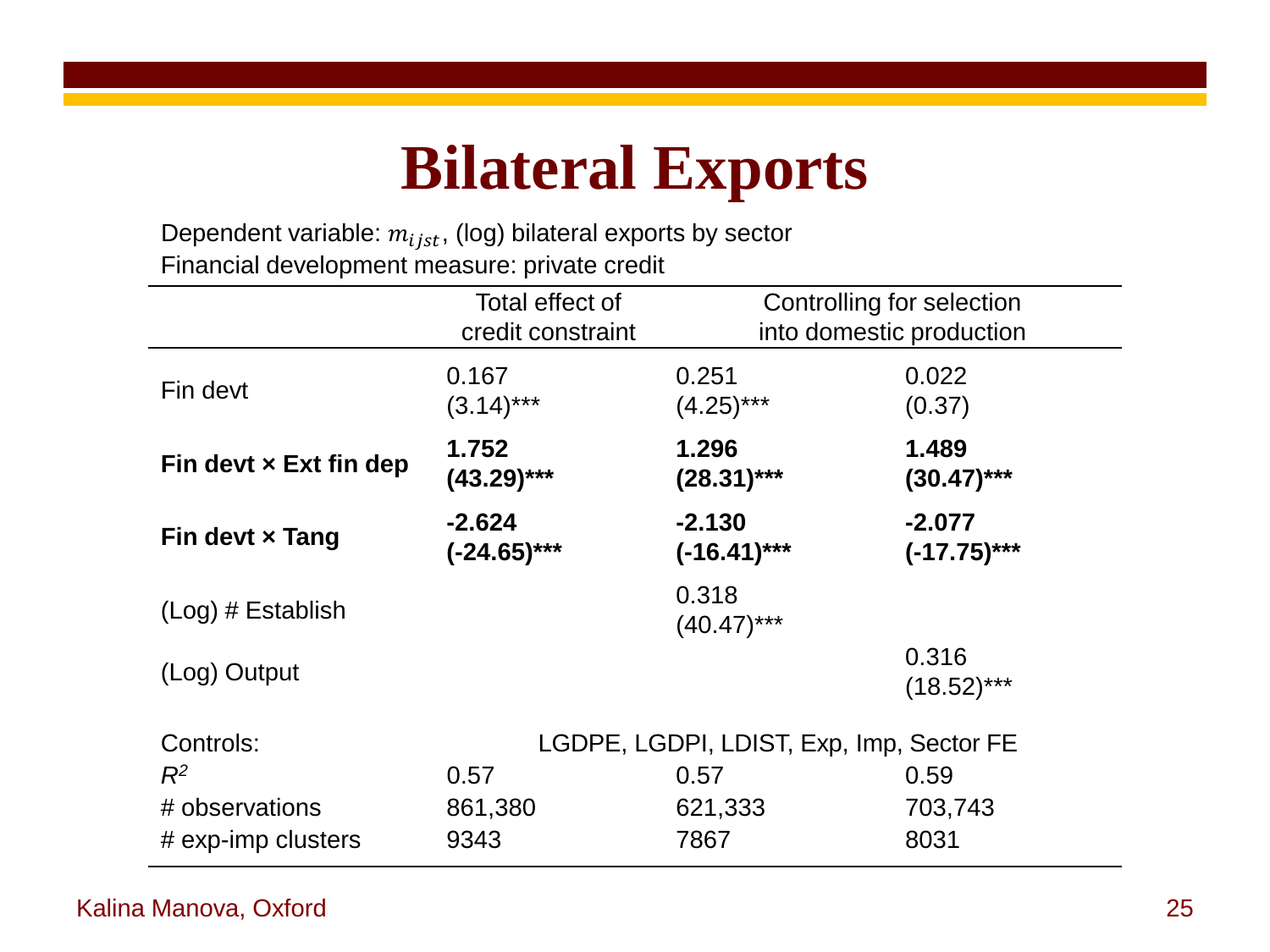### **Bilateral Exports: Robustness**

Dependent variable:  $m_{ijst}$ , (log) bilateral exports by sector

| Fin devt measure:                             | Private credit                                                                                                    |                          | Repudiation<br>of contracts | Accounting<br>standards   | Risk of<br>expropriation  |
|-----------------------------------------------|-------------------------------------------------------------------------------------------------------------------|--------------------------|-----------------------------|---------------------------|---------------------------|
| Fin devt                                      | 0.225<br>$(3.64)***$                                                                                              | $-0.019$<br>$(-0.24)$    |                             |                           |                           |
| Fin devt $\times$ Ext fin dep                 | 1.343<br>$(29.01)***$                                                                                             | 1.101<br>$(15.38)***$    | 0.576<br>$(19.34)***$       | 0.025<br>$(11.46)***$     | 0.551<br>$(14.38)***$     |
| Fin devt x Tang                               | $-2.204$<br>$(-16.64)***$                                                                                         | $-1.334$<br>$(-6.64)***$ | $-1.488$<br>$(-15.78)***$   | $-0.071$<br>$(-11.12)***$ | $-1.474$<br>$(-12.58)***$ |
| $(Log)$ # Establish                           | $0.321***$                                                                                                        | $0.314***$               | $0.302***$                  | $0.306***$                | $0.305***$                |
| Controls:                                     | LGDPE, LGDPI, LDIST, Exp, Imp, Sector FE, CPI, CPI x Sector FE<br>K, H, N, LGDPCE, Institutions, and Interactions |                          |                             |                           |                           |
| $R^2$<br># observations<br># exp-imp clusters | 0.58<br>579,485<br>7452                                                                                           | 0.59<br>428,444<br>4130  | 0.59<br>436,931<br>4132     | 0.61<br>396,112<br>3374   | 0.59<br>436,931<br>4132   |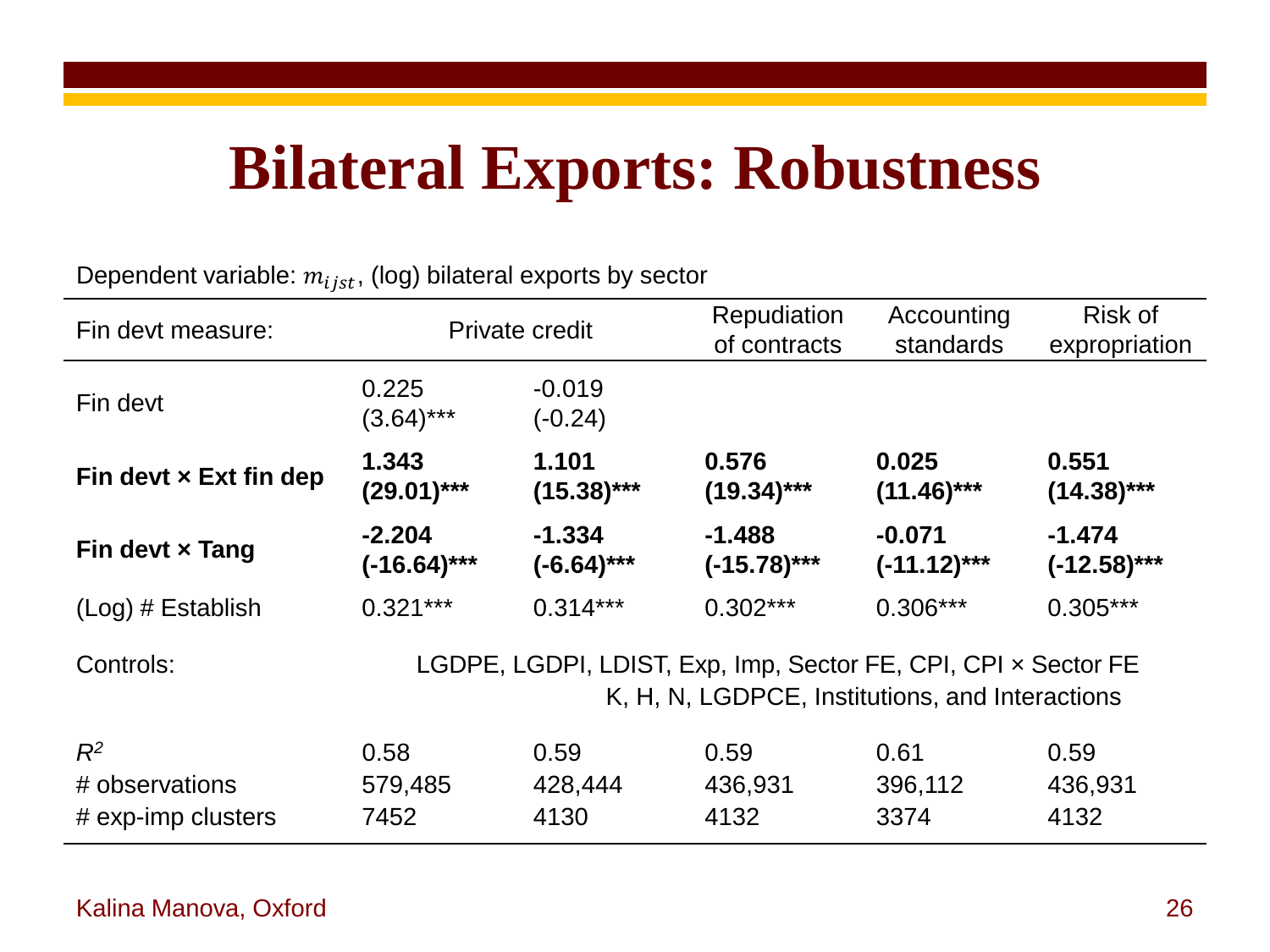# **Probability of Exporting**

Dependent variable:  $T_{i,jst}$ , indicator variable equal to 1 when positive bilateral exports in a sector

| Fin devt measure:             | Private credit                                                                                                     | Repudiation of<br>contracts | Accounting<br>standards | Risk of<br>expropriation |  |
|-------------------------------|--------------------------------------------------------------------------------------------------------------------|-----------------------------|-------------------------|--------------------------|--|
| Fin devt                      | $-0.110$<br>$(-2.09)$ **                                                                                           |                             |                         |                          |  |
| Fin devt $\times$ Ext fin dep | 1.029<br>$(19.86)***$                                                                                              | 0.320<br>$(19.51)***$       | 0.022<br>$(17.46)***$   | 0.435<br>$(21.06)***$    |  |
| Fin devt $\times$ Tang        | $-0.823$<br>$(-8.23)***$                                                                                           | $-0.537$<br>(-14.00)***     | $-0.028$<br>(-8.79)***  | $-0.522$<br>(-11.08)***  |  |
| $(Log)$ # Procedures          | $0.007***$                                                                                                         | $0.007***$                  | $0.007***$              | $0.007***$               |  |
| $(Log)$ # Days                | 4.682***                                                                                                           | 4.972***                    | 7.388***                | 4.966***                 |  |
| (Log) Cost                    | $0.369***$                                                                                                         | $0.382***$                  | $0.403***$              | $0.383***$               |  |
| Controls:                     | LGDPE, LGDPI, LDIST, Exp, Imp, Year, Sector FE, CPI x Sector FE<br>K, H, N, LGDPCE, Institutions, and Interactions |                             |                         |                          |  |
| Pseudo $R^2$                  | 0.51                                                                                                               | 0.51                        | 0.51                    | 0.51                     |  |
| # observations                | 1,079,865                                                                                                          | 1,103,274                   | 906,390                 | 1,103,274                |  |
| # exp-imp clusters            | 3965                                                                                                               | 3965                        | 3259                    | 3965                     |  |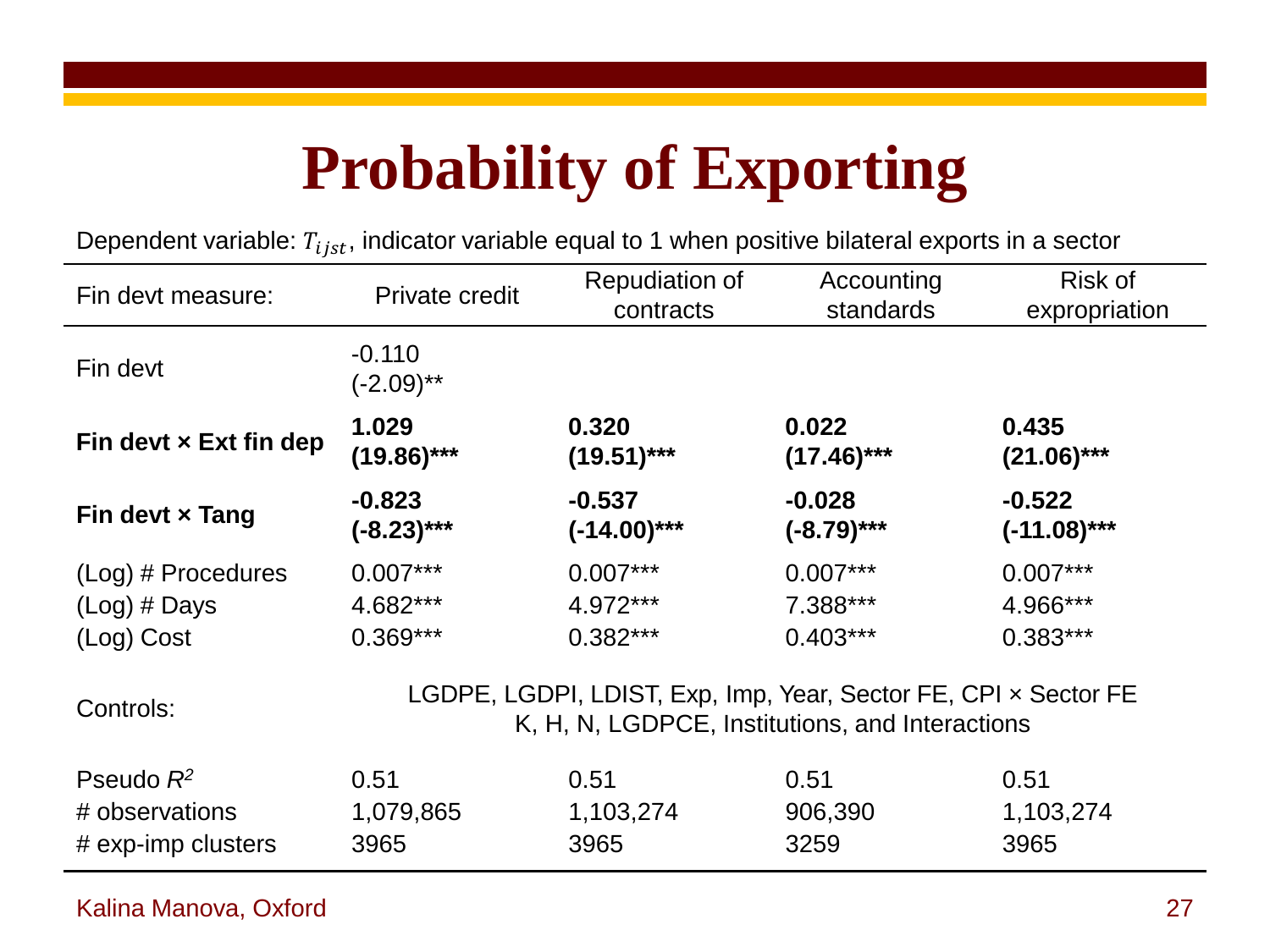# **Product Variety**

Dependent variable:  $x_{ijst}$ , (log) # SITC-4 products exported bilaterally by sector

| Fin devt measure:             | <b>Private credit</b>                                                                                              | Repudiation of<br>contracts | Accounting<br>standards | Risk of<br>expropriation |  |
|-------------------------------|--------------------------------------------------------------------------------------------------------------------|-----------------------------|-------------------------|--------------------------|--|
| Fin devt                      | $-0.089$<br>$(-3.17)***$                                                                                           |                             |                         |                          |  |
| Fin devt $\times$ Ext fin dep | 0.335                                                                                                              | 0.176                       | 0.008                   | 0.190                    |  |
|                               | $(16.37)$ ***                                                                                                      | $(18.45)***$                | $(11.74)***$            | $(16.32)***$             |  |
| Fin devt $\times$ Tang        | $-0.400$                                                                                                           | $-0.272$                    | $-0.014$                | $-0.268$                 |  |
|                               | $(-6.07)$ ***                                                                                                      | $(-10.10)***$               | $(-7.14)***$            | $(-8.00)$ ***            |  |
| $(Log)$ # Establish           | $0.092***$                                                                                                         | $0.090***$                  | $0.091***$              | $0.091***$               |  |
| Importer's CPI                | $0.008***$                                                                                                         | $0.008***$                  | $0.009***$              | $0.008***$               |  |
| Controls:                     | LGDPE, LGDPI, LDIST, Exp, Imp, Year, Sector FE, CPI x Sector FE<br>K, H, N, LGDPCE, Institutions, and Interactions |                             |                         |                          |  |
| $R^2$                         | 0.64                                                                                                               | 0.64                        | 0.65                    | 0.64                     |  |
| # observations                | 428,444                                                                                                            | 436,931                     | 396,112                 | 436,931                  |  |
| $#$ exp-imp clusters          | 4130                                                                                                               | 4132                        | 3374                    | 4132                     |  |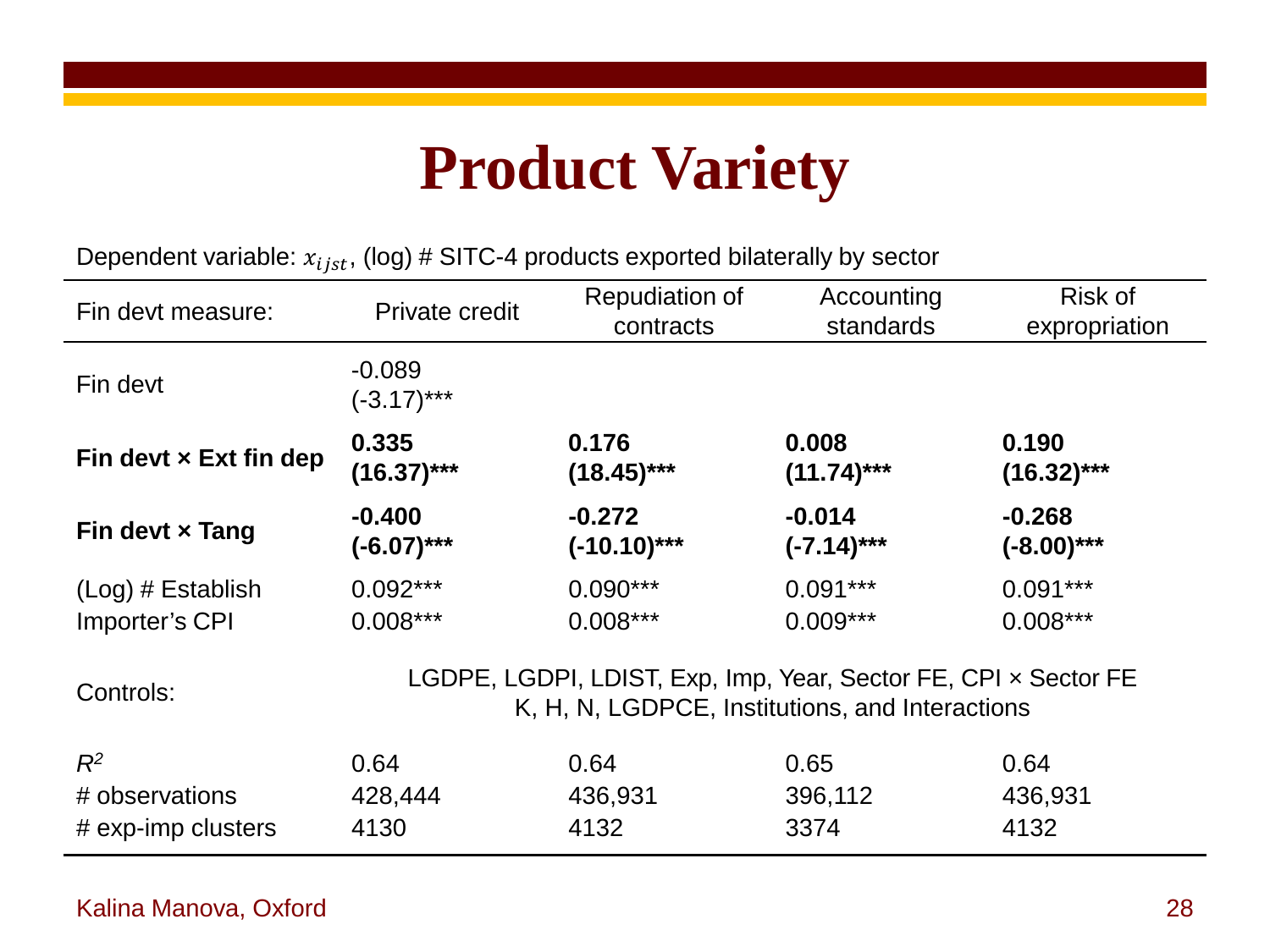### **Trade Partners**

Dependent variable:  $I_{js}$ , number of trade partners by sector

| Fin devt measure:             | Private credit                                                                                    |                      | Repudiation<br>of contracts | Accounting<br>standards | Risk of<br>expropriation |
|-------------------------------|---------------------------------------------------------------------------------------------------|----------------------|-----------------------------|-------------------------|--------------------------|
| Fin devt                      | $-2.23$<br>$(-0.46)$                                                                              | $-0.96$<br>$(-0.14)$ |                             |                         |                          |
| Fin devt $\times$ Ext fin dep | 41.94                                                                                             | 24.04                | 9.57                        | 0.59                    | 12.86                    |
|                               | $(13.44)***$                                                                                      | $(3.66)***$          | $(4.37)$ ***                | $(3.58)***$             | $(5.40)$ ***             |
| Fin devt $\times$ Tang        | $-17.04$                                                                                          | $-22.68$             | $-15.11$                    | $-0.87$                 | $-18.15$                 |
|                               | $(-2.12)$ **                                                                                      | (-1.55)              | $(-3.90)$ ***               | $(-2.72)***$            | (-3.44)***               |
| <b>LRGDPE</b>                 | 19.99                                                                                             | 111.00               | 117.36                      | 227.55                  | 117.75                   |
|                               | $(3.88)***$                                                                                       | $(2.56)$ **          | $(2.67)$ **                 | $(5.42)$ ***            | $(2.68)$ **              |
| Controls:                     | <b>Exporter, Year and Sector Fixed effects</b><br>K, H, N, LGDPCE, Institutions, and Interactions |                      |                             |                         |                          |
| $R^2$                         | 0.90                                                                                              | 0.87                 | 0.87                        | 0.88                    | 0.87                     |
| # observations                | 26,900                                                                                            | 12,170               | 12,440                      | 10,088                  | 12,440                   |
| # exporters                   | 107                                                                                               | 42                   | 42                          | 34                      | 42                       |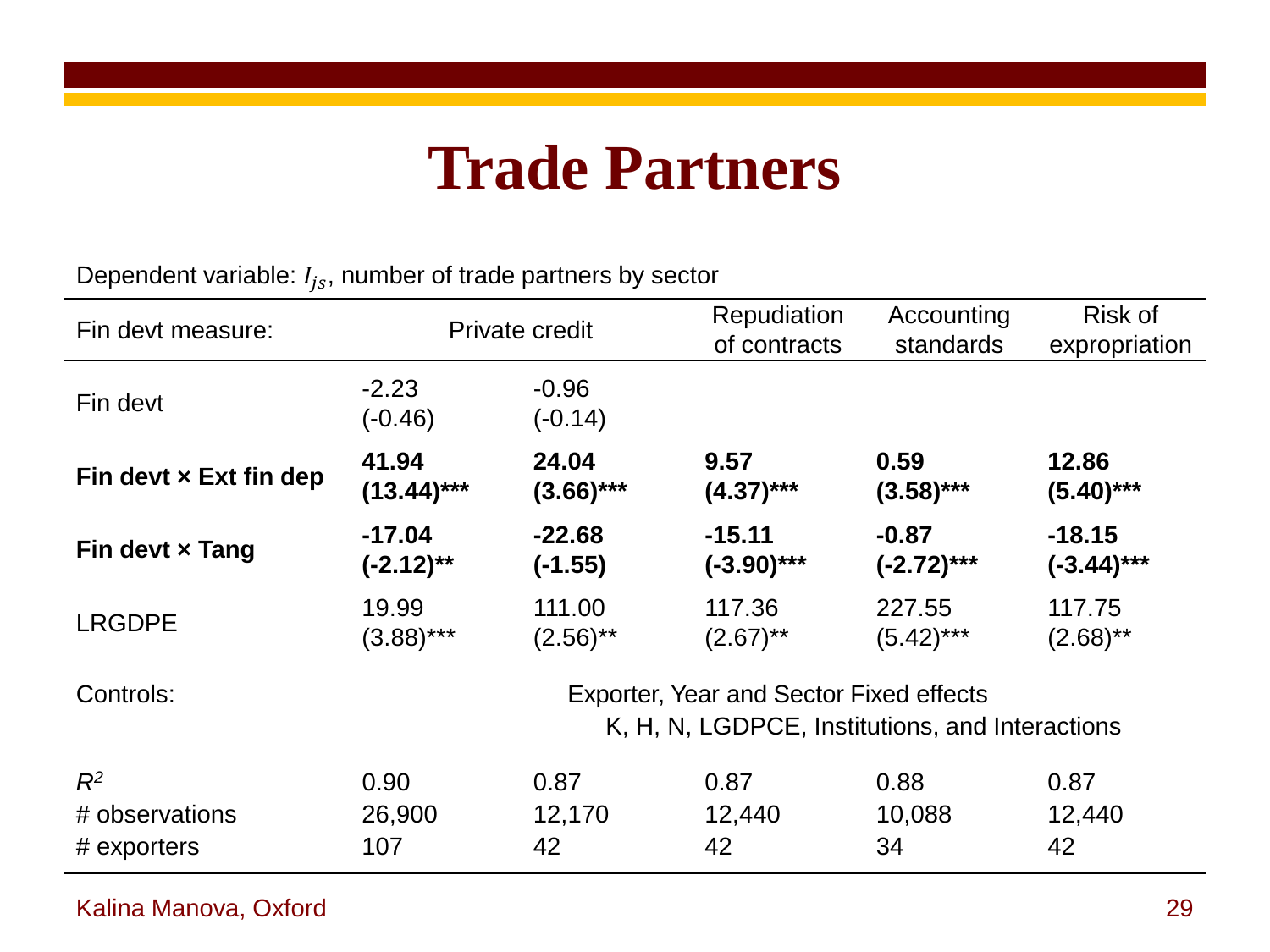## **Imputed Firm Exports**

Dependent variable:  $m_{ijst}$ , (log) bilateral exports by sector (MLE)

| Fin devt measure:              | Private credit                                                                                                     | Repudiation of<br>contracts | Accounting<br>standards | Risk of<br>expropriation |  |
|--------------------------------|--------------------------------------------------------------------------------------------------------------------|-----------------------------|-------------------------|--------------------------|--|
| Fin devt                       | 0.028<br>(0.34)                                                                                                    |                             |                         |                          |  |
| Fin devt $\times$ Ext fin dep  | 0.409                                                                                                              | 0.369                       | 0.012                   | 0.277                    |  |
|                                | $(4.07)$ ***                                                                                                       | $(10.22)***$                | $(4.71***$              | $(5.80)$ ***             |  |
| Fin devt $\times$ Tang         | $-0.803$                                                                                                           | $-1.182$                    | $-0.052$                | $-1.123$                 |  |
|                                | $(-3.72)***$                                                                                                       | $(-11.40)$ ***              | $(-7.78)***$            | $(-9.05)***$             |  |
| delta (from $w_{\text{lis}}$ ) | 0.806                                                                                                              | 0.820                       | 0.758                   | 0.817                    |  |
|                                | $(7.91)$ ***                                                                                                       | $(8.25)***$                 | $(8.55)***$             | $(8.24)***$              |  |
| $eta_{\text{lis}}$             | 0.909                                                                                                              | 0.877                       | 0.874                   | 0.875                    |  |
|                                | $(9.63)***$                                                                                                        | $(9.49)$ ***                | $(10.86)$ ***           | $(9.55)$ ***             |  |
| $(Log)$ # Establish            | $0.305***$                                                                                                         | $0.294***$                  | $0.297***$              | $0.297***$               |  |
| Importer's CPI                 | $0.004***$                                                                                                         | $0.004***$                  | $0.005***$              | $0.004***$               |  |
| Controls:                      | LGDPE, LGDPI, LDIST, Exp, Imp, Year, Sector FE, CPI x Sector FE<br>K, H, N, LGDPCE, Institutions, and Interactions |                             |                         |                          |  |
| # observations                 | 398,726                                                                                                            | 406,677                     | 367,634                 | 406,677                  |  |
| # exp-imp clusters             | 3681                                                                                                               | 3682                        | 2995                    | 3682                     |  |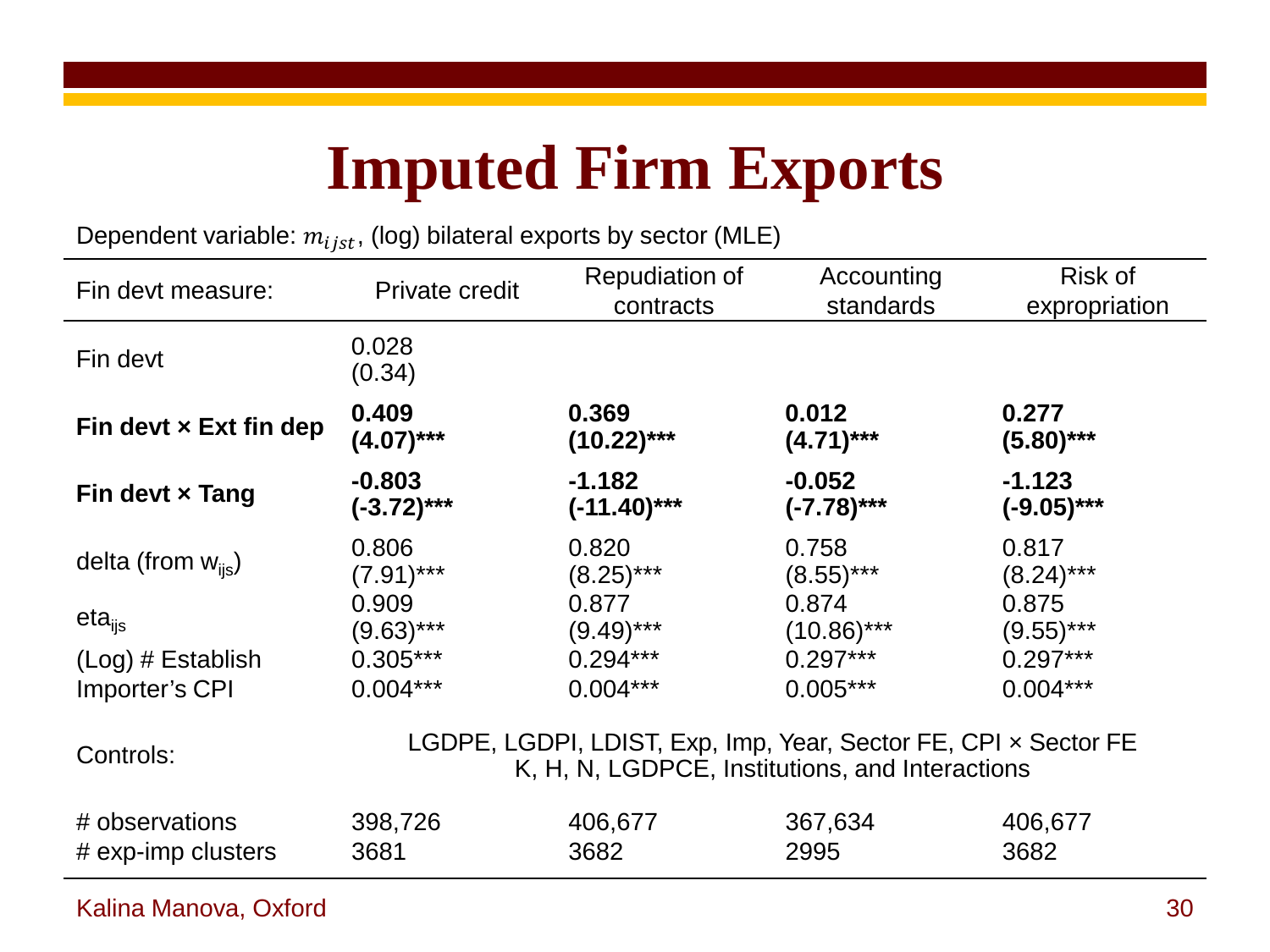### **Decomposition**

- $\Box$  Isolating trade-specific effect
	- Compare the effect with and without the control for the number of establishments
	- Around 75–80% of the total effect of credit market imperfections on exports is independent of their effect on output

### $\Box$  Extensive and intensive margins of trade

- Credit constraints significantly affect firm selection into exporting in terms of export probability, number of varieties shipped, and number of markets served
- Second stage MLE suggests exporting firms from financially developed countries earn significantly larger foreign revenues on average
- 30–40% of the trade-specific effect of financial development on export volumes results from extensive margin, 60–70% due to intensive margin
- Implies credit constraints in the financing of both fixed and variable export costs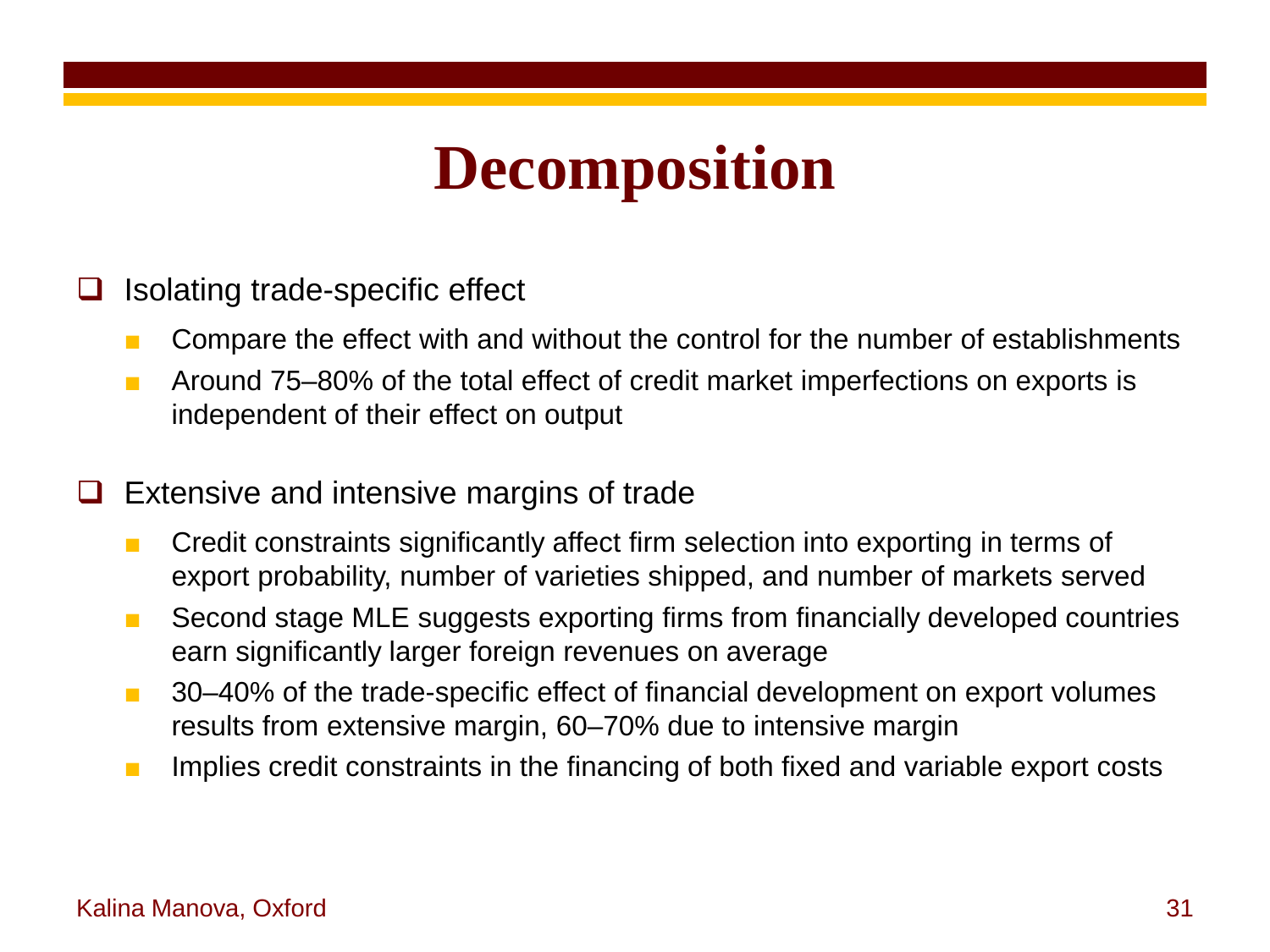### **Economic Magnitudes**

- When financial development increases by one standard deviation, the sector at the 75<sup>th</sup> percentile by external finance dependence ...
	- increases exports by 15 percentage points
	- increases the probability of positive exports by 14 percentage points
	- increases export product variety by 5 percentage points
	- increases firm level exports by 6 percentage points
	- $\ldots$  more than the sector at the 25<sup>th</sup> percentile
- $\Box$  Financial development has similar magnitude of effect as human capital endowment and larger effect than the physical capital stock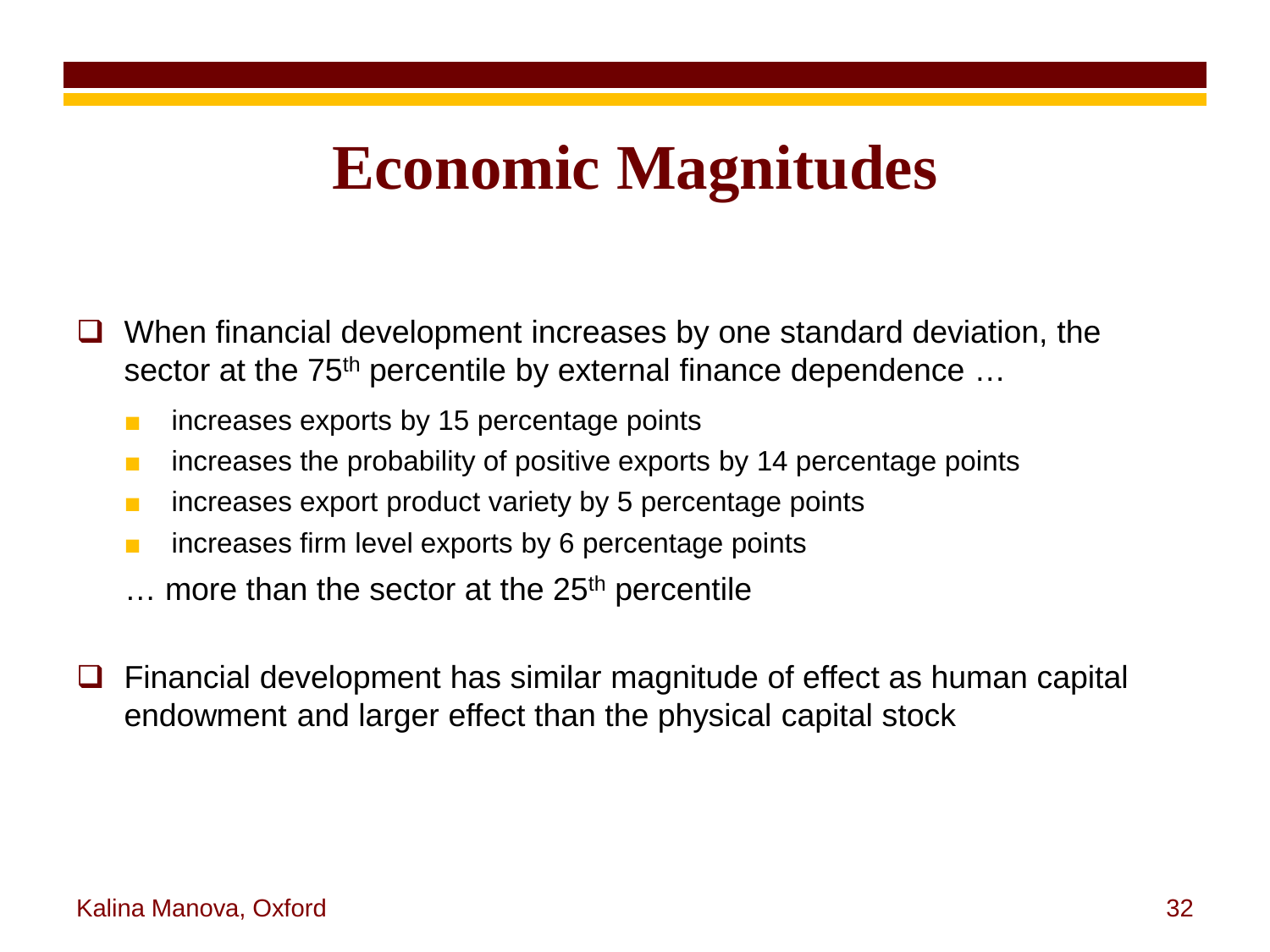### **Outline**

- 1. Introduction and motivation
- 2. Theoretical framework
- **3.** Data and estimation strategy
- 4. Results

### **5. Conclusion**